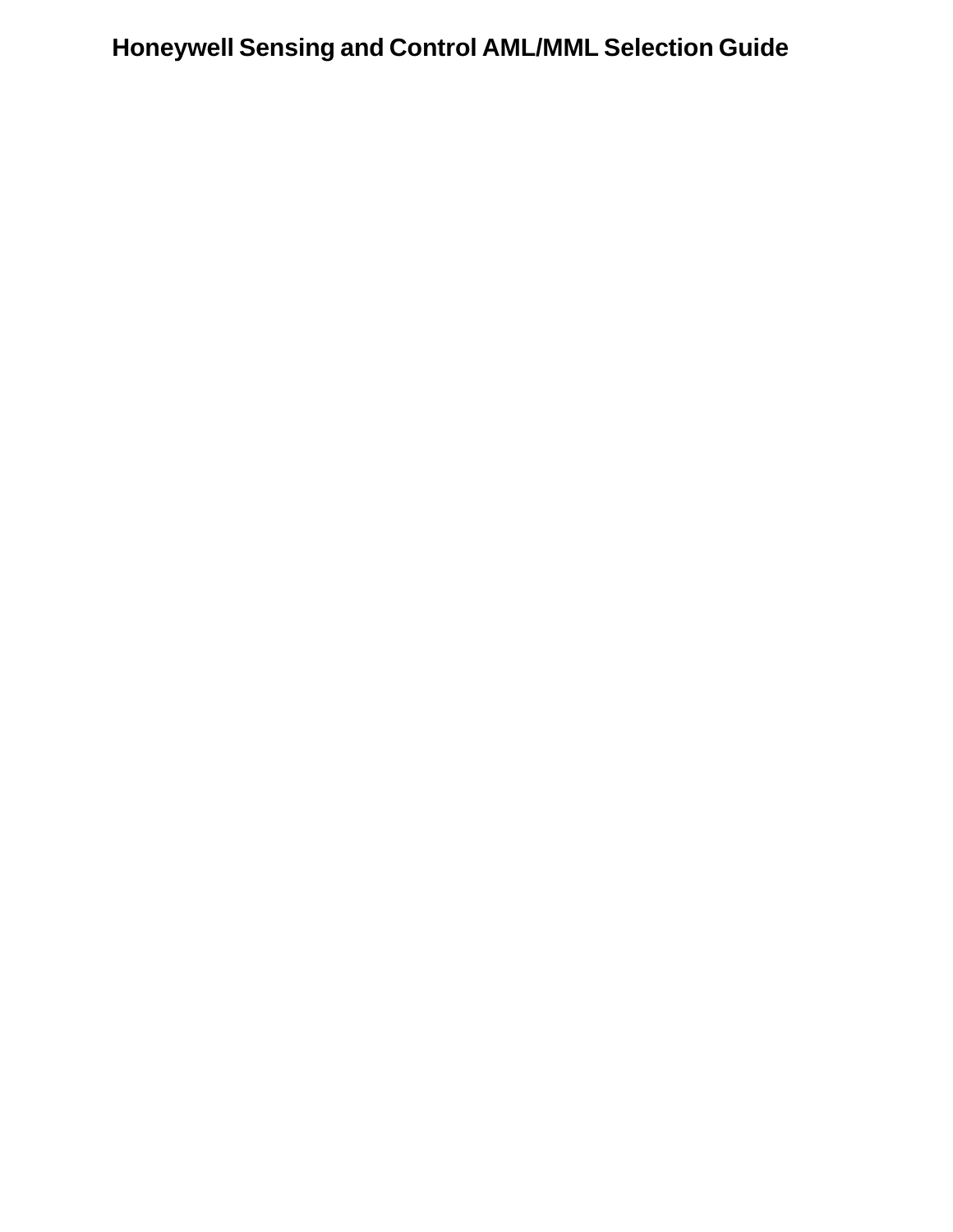## **AML11 Solid state pushbutton switches**

**AML11 INCANDESCENT OR NON-LIGHTED DISPLAY ORDER GUIDE**



Schedule Qty.: 25 pieces/listing Square, pushbutton switch housing, non-lighted; black bezel; .110 x .020 Unclass. termination; momentary action; current-sinking output for use with 5-volt supply.

### **AML12 Solid state pushbutton switches**

### **AML12 LED DISPLAY ORDER GUIDE**



Discount **BE**<br>
Schedule Qtv.: 25 pieces/listing<br>
Square, pushbutton switch

Schedule Qty.: **25** pieces/listing Square, pushbutton switch housing; black bezel; red LED; .110 x .020<br>termination; current-sinking output for use with 5-volt supply; momental termination; current-sinking output for use with 5-volt supply; momentary action.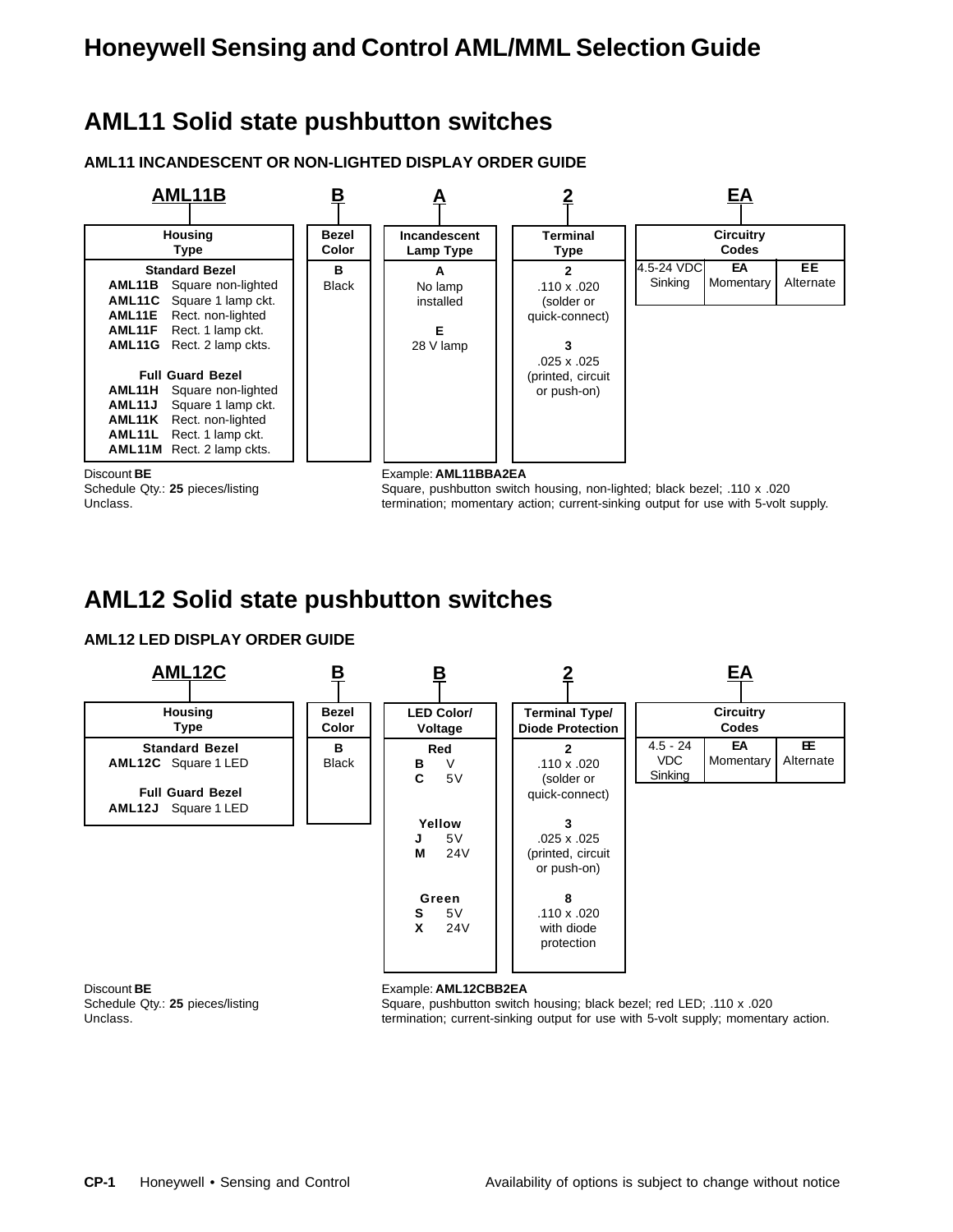## **AML21 Electronic control pushbutton switches**

**AML21 INCANDESCENT OR NON-LIGHTED DISPLAY ORDER GUIDE**



Schedule Qty.: 25 pieces/listing Square, pushbutton switch housing, non-lighted; black bezel; .110 x .020 Unclass. termination; 1-pole, double throw; silver contacts.

## **AML22 Electronic control pushbutton switches**

### **AML22 LED DISPLAY ORDER GUIDE**



Schedule Qty.: 25 pieces/listing Square, pushbutton switch housing with one LED, black bezel; red LED (without Unclass. The state of the signific resistor); .110 x .020 termination; momentary action; 1-pole, double throw; silver contacts.

Availability of options is subject to change without notice Honeywell • Sensing and Control **CP- 2**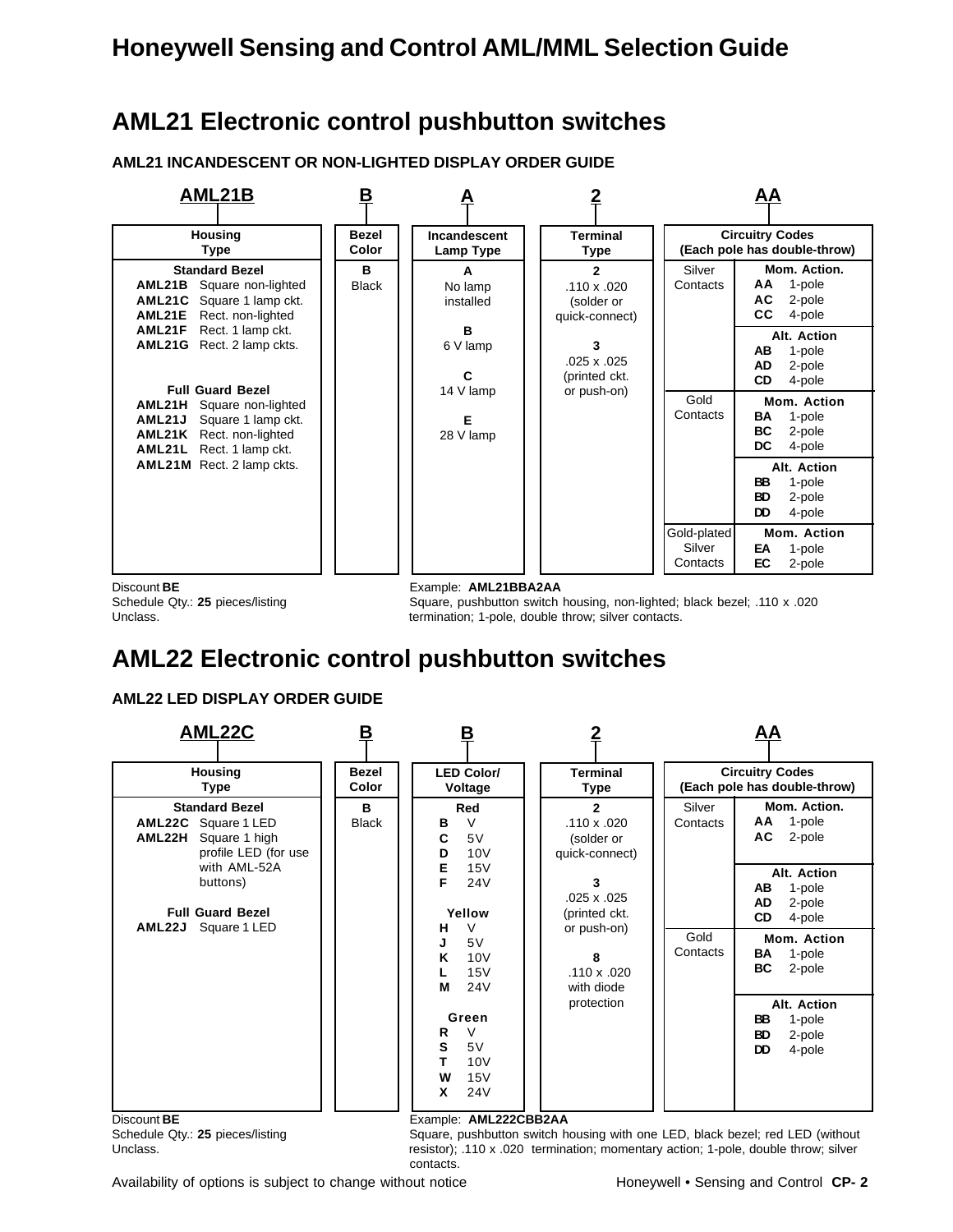### **AML23 Solid state pushbutton switches**

**AML23 INCANDESCENT OR NON-LIGHTED DISPLAY ORDER GUIDE**



Discount **BE** Example: **AML23EBA2AA01**

Schedule Qty.: 25 pieces/listing Rectangular, non-lighted paddle switch housing; black paddle and bezel; Unclass. **110 x .020** terminals; with one circuit ON and one circuit OFF in each extreme operator position (maintained).

 $O$  for non-illuminated switches only.

|  |  | <b>NRCLUTRY</b> |  |
|--|--|-----------------|--|

| <b>CIRCUITRY</b>   |                                                 |                                          |                                                                                |                                                             |                                                                |                                           |                                                                                             |
|--------------------|-------------------------------------------------|------------------------------------------|--------------------------------------------------------------------------------|-------------------------------------------------------------|----------------------------------------------------------------|-------------------------------------------|---------------------------------------------------------------------------------------------|
| Silver<br>Contacts | Gold<br>Contacts                                |                                          | 2-Position                                                                     |                                                             | 3-Position                                                     |                                           |                                                                                             |
|                    |                                                 | <b>Bandari</b>                           | O)                                                                             | المسمور                                                     | ⋒                                                              | m                                         | Œ<br>3.                                                                                     |
| AA                 | <b>BA</b>                                       | $\bar{3}$<br>2                           | 3 2 I                                                                          | $\frac{1}{3}$ $\frac{1}{2}$ $\frac{1}{1}$                   | š.<br>$\overline{2}$                                           | $\mathbf{z}$<br>3                         | 21<br>18                                                                                    |
| AC                 | BC                                              | š<br>ž                                   | $\frac{1}{3}$ $\frac{1}{2}$ $\frac{1}{1}$                                      | $\frac{1}{3}$ $\frac{1}{2}$                                 | $\frac{1}{3}$ $\frac{1}{2}$                                    | $\overline{2}$<br>Ŝ.                      |                                                                                             |
|                    | (Non-illuminated<br>switches only)              | $5\overline{4}$<br>š                     | $6\overline{5}$ 4                                                              | $6\overline{54}$                                            | $6\overline{54}$                                               | 65<br>4                                   | :6<br>3 <sup>1</sup><br>2.<br>t5<br> 4<br>-14                                               |
| CA                 | <b>DA</b>                                       | š<br>ž<br>6<br>Š.<br>4                   | $\frac{1}{3}$ $\frac{1}{2}$ $\frac{1}{1}$<br>$6\overline{5}$ 4                 | 3<br>۶<br>Ġ<br>5                                            | $\bar{2}$<br>3.<br>$rac{1}{6}$ $rac{1}{5}$<br>$\boldsymbol{a}$ | ā.<br>$\bar{2}$<br>5.<br>6<br>4           | $6-$<br>$5 -$<br>$4 -$<br>3.4<br>2-                                                         |
| CC                 | <b>CC</b><br>(Non-illuminated<br>switches only) | Ã<br>3<br>Ğ<br>Ā<br>۰<br>12<br>10<br>11. | $\frac{1}{3}$ $\frac{1}{2}$ $\frac{1}{1}$<br>654<br>ěŽ<br>ğ.<br>$12$ $11$ $10$ | š.<br>$\bar{2}$<br>š.<br>$5\overline{4}$<br>7<br>12H<br>-10 | $\frac{1}{3}$<br>ž.<br>654<br>$\mathbf{H}$<br>$12-12$<br>10    | š.<br>ž.<br>6<br>ā<br>$12 \quad 11$<br>10 | $-12$<br>6.<br>$5 -$<br>- 11<br>$4-$<br>- 10<br>$3-$<br>- 9<br>ه -<br>S.<br>$\cdot$ 7<br>¥. |

### **OPERATING ACTION**

|        | Œ                 |        |
|--------|-------------------|--------|
|        | 2-Position        |        |
|        | 01                |        |
| Maint. | None              | Maint. |
|        | 02                |        |
| Mom.   | None              | Maint. |
|        | 03                |        |
| Maint. | None              | Mom.   |
|        | <b>3-Position</b> |        |
|        | 04                |        |
| Maint. | Maint.            | Maint. |
|        | 05                |        |
| Mom.   | Maint.            | Mom.   |
|        | 06                |        |
| Maint. | Maint.            | Mom.   |
|        | 07                |        |
| Mom.   | Maint.            | Maint. |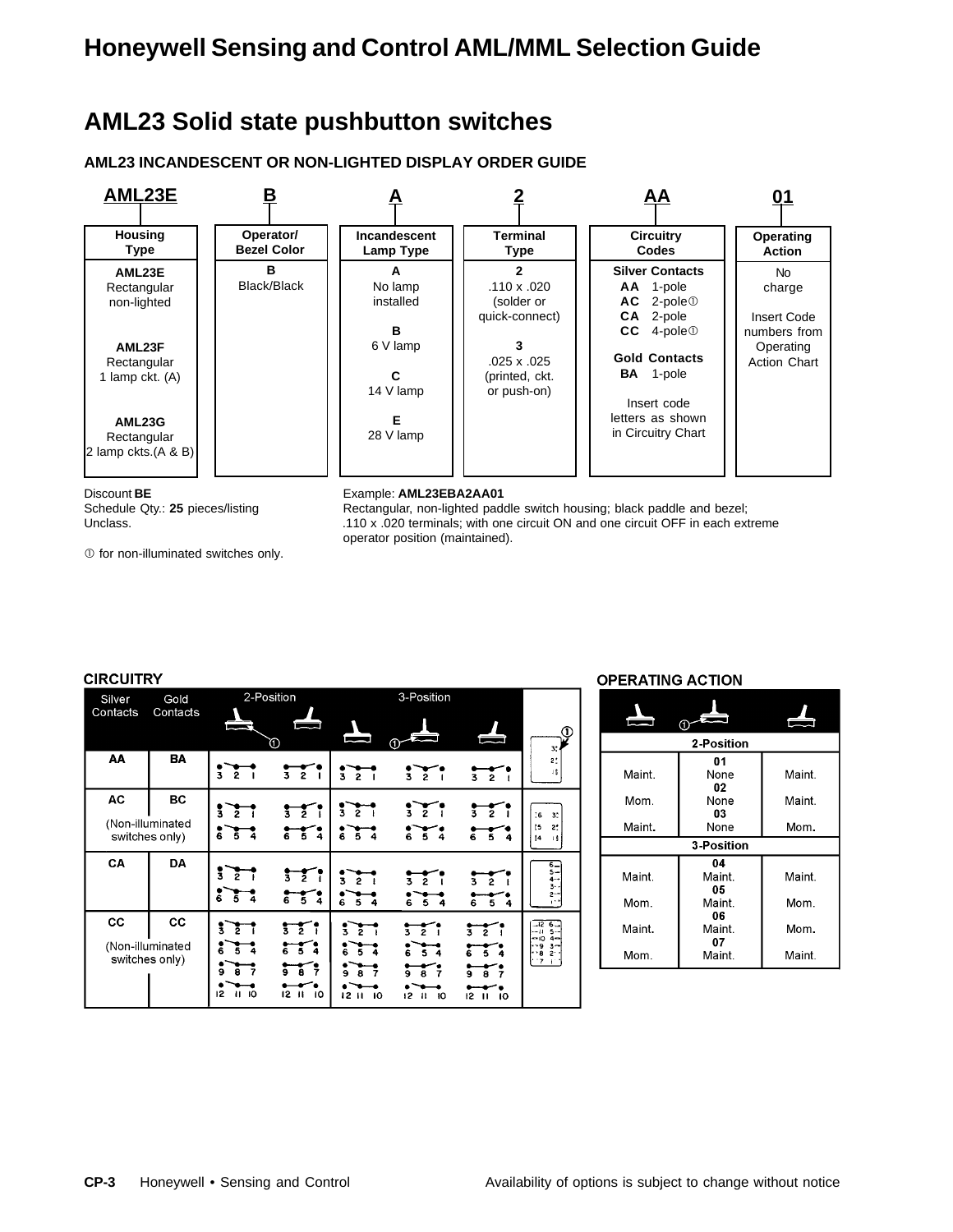### **AML25 Electronic control paddle switches**

### **AML25 LED DISPLAY ORDER GUIDE**



#### Discount **BE** Example: **AML25FBB2AA01RX**

Schedule Qty.: 25 pieces/listing Rectangular paddle switch; illuminated with one red LED, this device has a black Unclass. **paddle and bezel, and .110 x .020 terminals**; with one circuit ON and one circuit OFF in each extreme operator position (maintained).

#### **CIRCUITRY**

| Silver   | Gold                               |                                                        | 2-Position                                             |                                              | 3-Position                                             |                                                                      |                                                  |
|----------|------------------------------------|--------------------------------------------------------|--------------------------------------------------------|----------------------------------------------|--------------------------------------------------------|----------------------------------------------------------------------|--------------------------------------------------|
| Contacts | Contacts                           |                                                        | ጠ                                                      |                                              |                                                        | ا کا                                                                 | т                                                |
| AA       | <b>BA</b>                          | 3<br>$\overline{2}$                                    | $\bar{3}$ $\bar{2}$<br>$\blacksquare$                  | $\overline{3}$ $\overline{2}$ $\overline{1}$ | $\frac{3}{2}$                                          | $\overline{3}$ $\overline{2}$                                        | $2^*$                                            |
| AC       | <b>BC</b>                          |                                                        |                                                        | $\frac{3}{2}$                                | $\frac{1}{3}$ $\frac{1}{2}$                            |                                                                      |                                                  |
|          | (Non-illuminated<br>switches only) | š.<br>$\bar{z}$<br>$rac{1}{6}$ $rac{1}{5}$ $rac{1}{4}$ | $\frac{1}{3}$ $\frac{1}{2}$ $\frac{1}{1}$<br>654       | 654                                          | 654                                                    | žī<br>$\bar{3}$<br>Ğ.<br>$\overline{5}$<br>4                         | :6<br>3.<br>$^{15}$<br>2 <sup>1</sup><br> 4<br>и |
| CA       | <b>DA</b>                          | š<br>ž<br>6<br>Ã                                       | $\frac{1}{3}$ $\frac{1}{2}$ $\frac{1}{1}$<br>$6\,5\,4$ | $\overline{3}$ $\overline{2}$<br>$6\,5\,4$   | $\overline{2}$<br>ā.<br>654                            | 5<br>6<br>$\ddot{\phantom{a}}$                                       | $6 -$<br>$5 -$<br>$4 -$<br>3.                    |
| CC       | <b>CC</b>                          | ī                                                      | $\frac{1}{3}$ $\frac{1}{2}$ $\frac{1}{1}$              | ž<br>ž                                       | $\overline{2}$<br>ī                                    | $\overline{2}$<br>ã.                                                 | $-126$<br>$5 -$<br>- 11                          |
|          | (Non-illuminated<br>switches only) | $\bullet$<br>12<br>10                                  | 654<br>$6^{\circ}$<br>ō.<br>÷<br>12 11 10              | $5\sqrt{4}$<br>š<br>12<br>$\mathbf{H}$<br>10 | Ğ.<br>54<br>7<br>$\mathbf{H}$<br>10<br>12 <sup>2</sup> | $5\overline{4}$<br>Ġ.<br>ė.<br>12 <sup>2</sup><br>10<br>$\mathbf{H}$ | $4-$<br>- 10<br>- 9<br>$3-$<br>۰8<br>$2^{\cdot}$ |

#### **OPERATING ACTION**

|        | 2-Position         |        |
|--------|--------------------|--------|
| Maint. | 01<br>None<br>02   | Maint. |
| Mom.   | None<br>03         | Maint. |
| Maint. | None               | Mom.   |
|        | <b>3-Position</b>  |        |
| Maint. | 04<br>Maint.<br>05 | Maint. |
| Mom.   | Maint.<br>06       | Mom.   |
| Maint. | Maint.<br>07       | Mom.   |
| Mom.   | Maint.             | Maint. |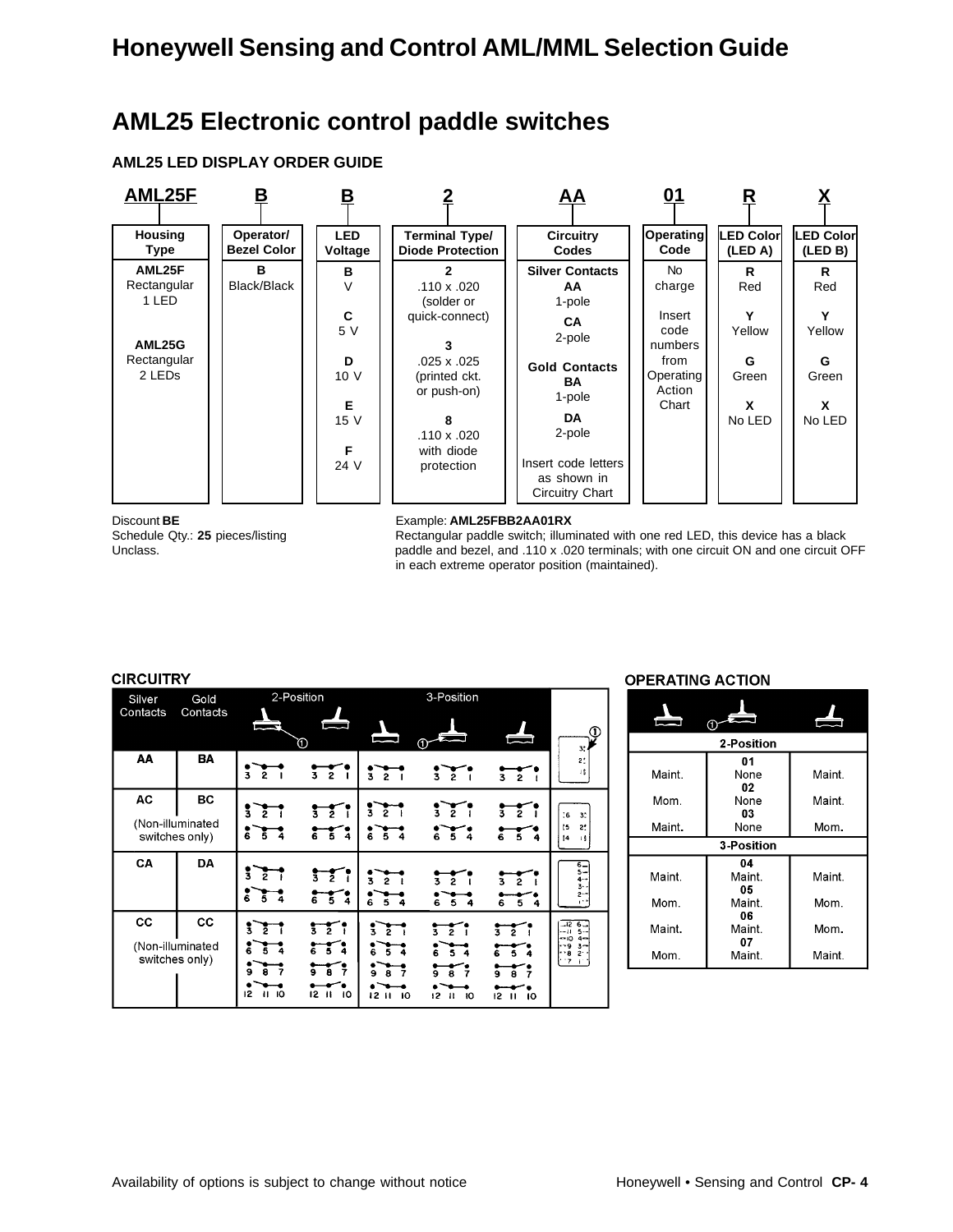## **AML24 Electronic control rocker switches**

### **AML24 INCANDESCENT OR NON-LIGHTED DISPLAY ORDER GUIDE**



 $O$  for non-illuminated switches only.

#### Discount **BE** Example: **AML24EBA2AA01**

Schedule Qty.: 25 pieces/listing Rectangular, non-lighted rocker switch housing; black bezel; 110 x .020 terminals; Unclass. **Includes** 2001 one circuit ON and one circuit OFF in each extreme operator position (maintained).

> $\overline{0}$  $3:4$

 $2<sup>t</sup>$ 

 $\bar{\mathbf{1}}$ 

 $\begin{bmatrix} 1 & 1 & 1 & 1 \\ 1 & 1 & 1 & 1 \end{bmatrix}$ 

 $\ddot{\phantom{0}}$  6  $3^\circ$ 

l 5<br>|4  $\frac{2}{3}$ 

**CIRCUITRY** 2-Position 3-Position **Silver** Gold **Contacts Contacts** AA **BA**  $\frac{1}{3}$   $\frac{1}{2}$   $\frac{1}{2}$  $rac{1}{3}$   $rac{1}{2}$  $\frac{1}{3}$   $\frac{1}{2}$   $\frac{1}{2}$  $\frac{1}{3}$   $\frac{1}{2}$   $\frac{1}{2}$  $rac{1}{3}$ **AC BC**  $rac{1}{3}$  $\frac{1}{3}$   $\frac{1}{2}$   $\frac{1}{1}$  $rac{1}{3}$  $\frac{1}{3}$   $\frac{1}{2}$   $\frac{1}{1}$  $\frac{1}{3}$   $\frac{1}{2}$ (Non-illuminated  $\sqrt[3]{\frac{1}{6}}$  $\frac{1}{6}$   $\frac{1}{5}$   $\frac{1}{4}$  $\frac{1}{6}$   $\frac{1}{5}$  4  $\frac{1}{6}$  5 4  $\frac{1}{6}$  $\frac{1}{4}$ switches only) CA DA  $\frac{1}{2}$  $\frac{1}{3}$  $\frac{1}{3}$   $\frac{1}{2}$   $\frac{1}{1}$  $\frac{1}{3}$   $\frac{1}{2}$   $\frac{1}{1}$  $rac{1}{3}$  $\frac{1}{6}$   $\frac{1}{5}$   $\frac{1}{4}$  $654$  $6\overline{5}$  $\frac{1}{6}$   $\frac{1}{5}$   $\frac{1}{4}$  $654$  $-126$   $-115$   $-104$   $-93$   $-82$   $71$  $cc$ DC

 $\frac{1}{3}$   $\frac{1}{2}$   $\frac{1}{1}$ 

 $654$ 

 $\frac{1}{9}$ 

 $\frac{1}{12}$   $\frac{1}{10}$ 

 $\frac{1}{3}$   $\frac{1}{2}$   $\frac{1}{1}$ 

 $\frac{1}{6}$   $\frac{1}{5}$   $\frac{1}{4}$ 

 $rac{1}{9}$   $rac{1}{8}$  7

 $12 \, 11 \, 10$ 

 $\frac{1}{3}$ 

 $\frac{1}{6}$   $\frac{1}{5}$   $\frac{1}{4}$ 

 $\frac{1}{9}$ 

 $\frac{1}{12}$   $\frac{1}{11}$   $\frac{1}{10}$ 

 $rac{1}{3}$   $rac{1}{2}$ 

 $\frac{1}{6}$   $\frac{1}{5}$   $\frac{1}{4}$ 

 $\frac{1}{9}$   $\frac{1}{8}$   $\frac{1}{7}$ 

 $12 \t{1} \t{1}$ 

### **OPERATING ACTION**

|        | Ò                  |        |
|--------|--------------------|--------|
|        | 2-Position         |        |
|        | 01                 |        |
| Maint. | None<br>02         | Maint. |
| Mom.   | None               | Maint. |
|        | 03                 |        |
| Maint. | None               | Mom.   |
|        | <b>3-Position</b>  |        |
|        | 04                 |        |
| Maint. | Maint.<br>05       | Maint. |
| Mom.   | Maint.             | Mom.   |
| Maint. | 06<br>Maint.<br>07 | Mom.   |
| Mom.   | Maint.             | Maint. |

 $\sqrt{2}$ 

 $\frac{1}{9}$   $\frac{1}{8}$   $\frac{1}{7}$ 

 $\frac{1}{12}$  11 10

 $\ddot{\bullet}$  $\overline{\phantom{a}5}$ 

(Non-illuminated

switches only)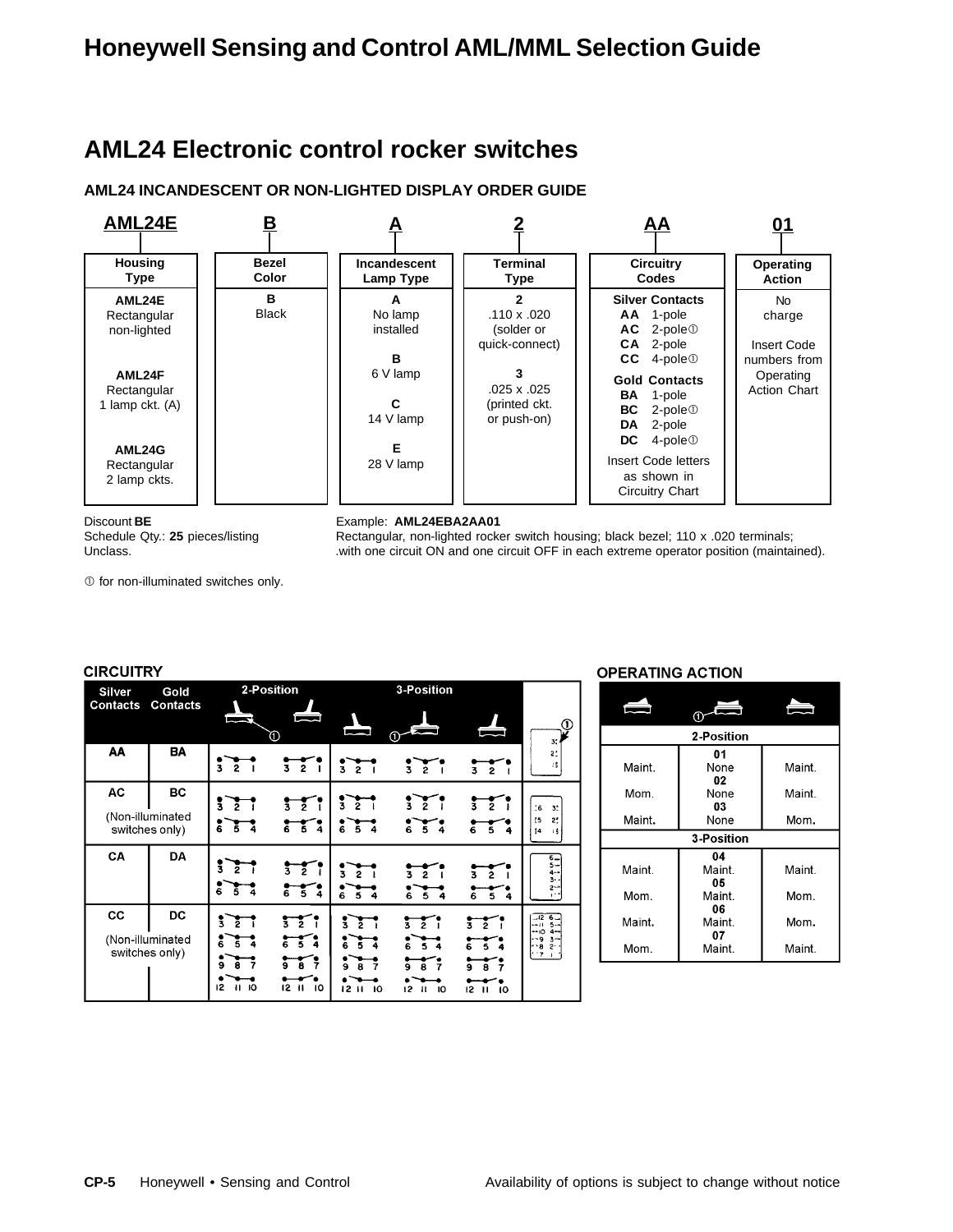## **AML26 Electronic control rocker switches\*\***

### **AML26 LED DISPLAY ORDER GUIDE**



Discount **BE** Example: **AML26FBB2AA01RX**

Schedule Qty.: 25 pieces/listing Rectangular rocker switch; illuminated with one LED, this device has a black bezel, Unclass. **110 x .020** terminals; with one circuit ON and one circuit OFF in each extreme operator position (maintained).

\*\* **NOTE:** Contact Customer Service for minimum quantity required to establish or reinstate a catalog listing.

| <b>CIRCUITRY</b>                 |                                          |                                                                            |                                                                                 |                                                                                  |                                                                 |                                                     |                                                                                  |
|----------------------------------|------------------------------------------|----------------------------------------------------------------------------|---------------------------------------------------------------------------------|----------------------------------------------------------------------------------|-----------------------------------------------------------------|-----------------------------------------------------|----------------------------------------------------------------------------------|
| <b>Silver</b><br><b>Contacts</b> | Gold<br><b>Contacts</b>                  | 2-Position                                                                 | —                                                                               |                                                                                  | 3-Position                                                      |                                                     | т                                                                                |
| AA                               | BA                                       | $\overline{\mathbf{3}}$<br>$\bar{2}$                                       | O<br>3 2 I                                                                      | $\frac{3}{3}$ $\frac{5}{2}$ $\frac{7}{1}$                                        | $\frac{1}{3}$ $\frac{1}{2}$ $\frac{1}{1}$                       | Ū<br>$\frac{1}{3}$ $\frac{1}{2}$ $\frac{1}{1}$      | 3,<br>21<br>$\mathbf{15}$                                                        |
| AC                               | BC<br>(Non-illuminated<br>switches only) | $\frac{1}{2}$<br>$\bar{2}$<br>$\overline{6}$ $\overline{5}$ $\overline{4}$ | $rac{1}{3}$<br>654                                                              | $\frac{1}{3}$ $\frac{1}{2}$ $\frac{1}{1}$<br>$rac{1}{6}$ $rac{1}{5}$ $rac{1}{4}$ | $\frac{1}{3}$ $\frac{1}{2}$ $\frac{1}{1}$<br>$6\,5\,4$          | $\frac{1}{3}$ $\frac{1}{2}$<br>$6\overline{54}$     | :6<br>3.<br>2 <sup>1</sup><br>15<br> 4<br>-14                                    |
| CA                               | <b>DA</b>                                | ī<br>$\bar{z}$<br>៵៓<br>$5\bar{4}$                                         | $\frac{1}{3}$ $\frac{1}{2}$ $\frac{1}{1}$<br>654                                | 3<br>$\overline{2}$<br>$\bar{\mathbf{s}}$<br>Ğ.                                  | $\bar{2}$<br>3<br>55<br>4                                       | $\sum_{i=1}^{n}$<br>3.<br>$\overline{5}$<br>Ġ.<br>4 | $\overline{6}$<br>$5-$<br>$4 -$<br>3.4<br>د ج                                    |
| CC                               | DC<br>(Non-illuminated<br>switches only) | ī<br>3<br>Ġ<br>Ŝ.<br>۰<br>7<br>12<br>- 10<br>п                             | $\frac{1}{3}$ $\frac{1}{2}$ $\frac{1}{1}$<br>654<br>តេះ<br>ã.<br>$12$ $11$ $10$ | $\frac{1}{3}$<br>$\frac{3}{2}$<br>Ğ.<br>$\overline{5}$<br>12 H<br>10             | ī<br>$\overline{2}$<br>$\tilde{6}$<br>$-5$ 4<br>$12$ $11$<br>10 | š.<br>ž.<br>Ā.<br>ē.<br>12<br>$\mathbf{H}$<br>10    | -12<br>6.<br>$5-$<br>- 11<br>- 10<br>$4-$<br>- 9<br>$3-$<br>8<br>s.<br>$\cdot$ 7 |

#### **OPERATING ACTION**

|        | 2-Position         |        |
|--------|--------------------|--------|
| Maint. | 01<br>None<br>02   | Maint. |
| Mom.   | None               | Maint. |
| Maint. | 03<br>None         | Mom.   |
|        | 3-Position         |        |
| Maint. | 04<br>Maint.<br>05 | Maint. |
| Mom.   | Maint.             | Mom.   |
| Maint. | 06<br>Maint.<br>07 | Mom.   |
| Mom.   | Maint.             | Maint. |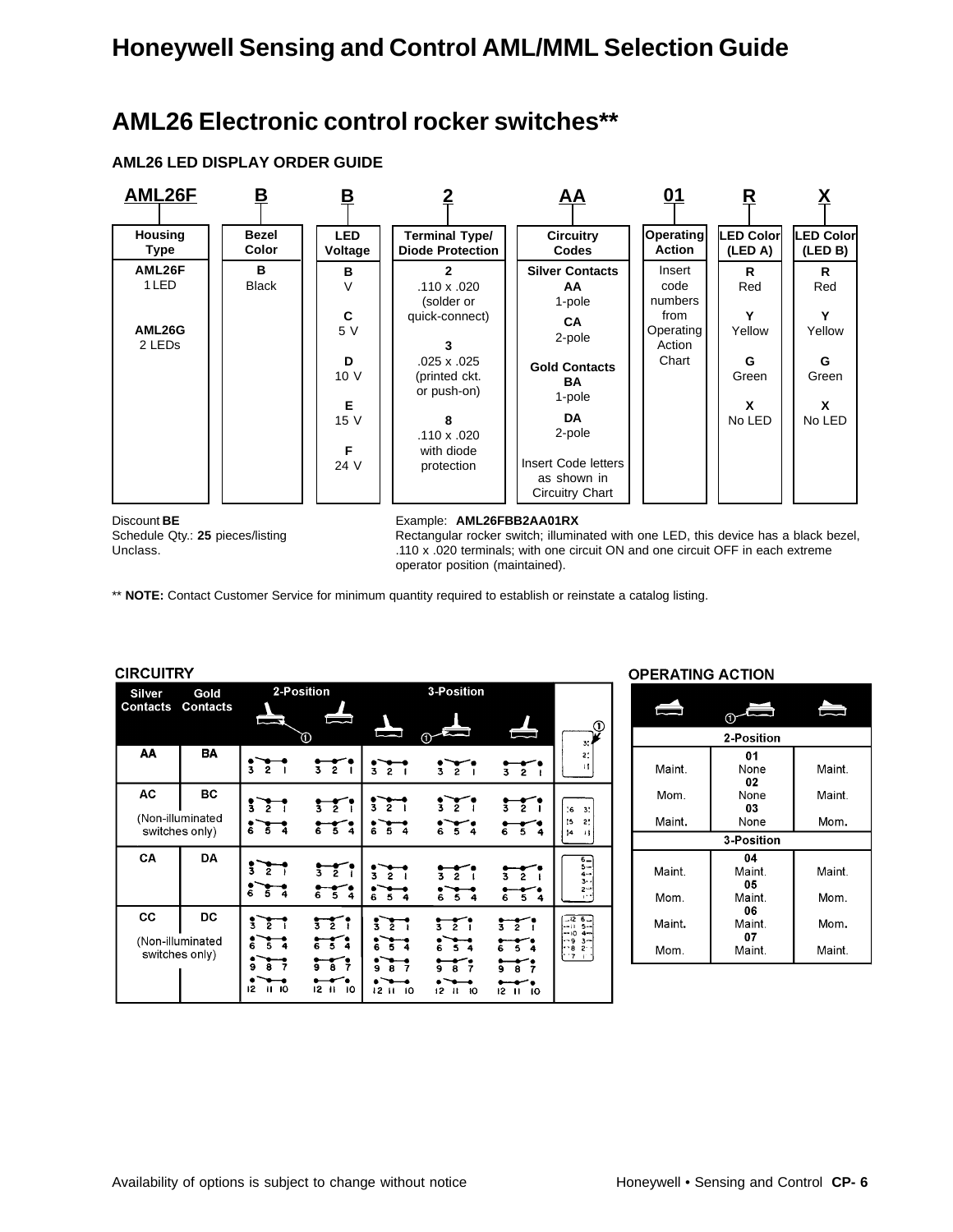## **AML27 Electronic control keylock switches \*\*\*\***

### **AML27 NON-LIGHTED ORDER GUIDE**

| <b>AML27A</b>                           |                                                                                                                                                                           | <u>B</u>                                | <u>K</u>                                   | $\overline{2}$                                 | ΑА                                                                                                                                   |                             | 21                                                                                                |           | <b>BA</b>                                      |
|-----------------------------------------|---------------------------------------------------------------------------------------------------------------------------------------------------------------------------|-----------------------------------------|--------------------------------------------|------------------------------------------------|--------------------------------------------------------------------------------------------------------------------------------------|-----------------------------|---------------------------------------------------------------------------------------------------|-----------|------------------------------------------------|
| <b>Housing</b><br><b>Type</b><br>AML27A |                                                                                                                                                                           | Bezel<br>Color<br>В                     | <b>Button</b><br>Color<br>Κ                | <b>Terminal</b><br><b>Type</b><br>$\mathbf{2}$ | <b>Circuitry Codes</b><br>(each pole has<br>double throw)                                                                            |                             | <b>Operation Action</b><br>(key out in center position,<br>except where noted)                    |           | Key<br>Com-<br>binations                       |
|                                         |                                                                                                                                                                           | <b>Black</b>                            | <b>Black</b>                               | .110 x .020                                    | <b>Silver Contacts</b>                                                                                                               | <b>CCW</b>                  | <b>Center</b>                                                                                     | <b>CW</b> | (Two keys                                      |
| Square<br>housing                       |                                                                                                                                                                           |                                         |                                            | (solder or<br>quick-connect)                   | AA<br>1-pole                                                                                                                         | None                        | 21<br>Maint.                                                                                      | Maint.    | furnished)<br>BB<br>BA                         |
| non-lighted                             |                                                                                                                                                                           |                                         |                                            | 3<br>.025 x .025<br>(printed circuit           | AC<br>2-pole                                                                                                                         | None                        | $22*$<br>Maint.<br>23                                                                             | Maint.    | BK<br>ВC<br><b>BD</b><br>BL<br><b>BS</b><br>ВE |
|                                         |                                                                                                                                                                           |                                         |                                            | or push-on)                                    | <b>Gold Contacts</b>                                                                                                                 | None                        | Maint.<br>24                                                                                      | Mom.      | BF<br><b>BW</b>                                |
|                                         |                                                                                                                                                                           |                                         |                                            |                                                | BA<br>1-pole                                                                                                                         | Maint.                      | Maint.<br>25                                                                                      | Maint.    |                                                |
|                                         |                                                                                                                                                                           |                                         |                                            |                                                | ВC                                                                                                                                   | Mom.                        | Maint.<br>$26**$                                                                                  | Mom.      |                                                |
|                                         |                                                                                                                                                                           |                                         |                                            |                                                | 2-pole                                                                                                                               | Maint.                      | Maint.<br>$27***$                                                                                 | Maint.    |                                                |
| Discount <b>BE</b>                      |                                                                                                                                                                           | Schedule Qty: 25 pieces/listing         |                                            |                                                |                                                                                                                                      | Mom.                        | Maint.<br>28***                                                                                   | Maint.    |                                                |
| Unclass.                                |                                                                                                                                                                           |                                         |                                            |                                                |                                                                                                                                      | Maint.                      | Maint.<br>29†                                                                                     | Maint.    |                                                |
| <b>REPLACEMENT KEYS</b>                 |                                                                                                                                                                           |                                         |                                            |                                                |                                                                                                                                      | Maint.                      | Maint.<br>30†                                                                                     | Maint.    |                                                |
| One key per listing                     |                                                                                                                                                                           |                                         | Five piece minimum order quantity for keys |                                                |                                                                                                                                      | Maint.                      | Maint.<br>31††                                                                                    | Mom.      |                                                |
| Key<br>Combi-                           | Key<br>Code                                                                                                                                                               | Catalog<br>Listing                      |                                            |                                                |                                                                                                                                      | Maint.                      | Maint.                                                                                            | Mom.      |                                                |
| nation<br>BA                            | 110                                                                                                                                                                       | 30PA101-AML                             |                                            |                                                |                                                                                                                                      |                             | Key out in both positions<br>Key out in all three positions<br>Key out in center and CW positions |           |                                                |
| BB<br><b>BD</b>                         | 109<br>107                                                                                                                                                                | 30PA102-AML<br>30PA104-AML              |                                            |                                                |                                                                                                                                      | Ť<br>†† Key out in CCW only | Key out in center and CCW positions                                                               |           |                                                |
| <b>BE</b><br><b>BS</b>                  | 106<br>117                                                                                                                                                                | 30PA105-AML<br>30PA117-AML              |                                            |                                                |                                                                                                                                      |                             |                                                                                                   |           |                                                |
| BT<br>BV                                | 118<br>119                                                                                                                                                                | 30PA118-AML<br>30PA119-AML              |                                            |                                                |                                                                                                                                      |                             |                                                                                                   |           |                                                |
| BW                                      | 120                                                                                                                                                                       | 30PA120-AML                             |                                            |                                                |                                                                                                                                      |                             |                                                                                                   |           |                                                |
| in the Order Guide                      |                                                                                                                                                                           | Note: These keys fit the 5-bit keylocks |                                            |                                                | Specify different key combinations to acquire different keys, i.e.:                                                                  |                             |                                                                                                   |           |                                                |
|                                         |                                                                                                                                                                           |                                         |                                            |                                                | AML27ABK2AA21BB and AML27ABK2AA21BE have different keys.<br>AML27ABK2AA21BB and AML27ABK3BC25BB have identical interchangeable keys. |                             |                                                                                                   |           |                                                |
|                                         |                                                                                                                                                                           |                                         |                                            |                                                | 28 and 29 operating actions should be used with key combinations BA or BB.                                                           |                             |                                                                                                   |           |                                                |
|                                         | Example: AML27ABK2AA21BA Square housing; black bezel and button; .110 x .020 terminals;<br>2-pole double-throw; silver contacts; 3-position maintained and key code "BB". |                                         |                                            |                                                |                                                                                                                                      |                             |                                                                                                   |           |                                                |
|                                         |                                                                                                                                                                           |                                         |                                            |                                                | NOTE: Contact Customer Service for minimum quantity required to establish or reinstate a catalog listing.                            |                             |                                                                                                   |           |                                                |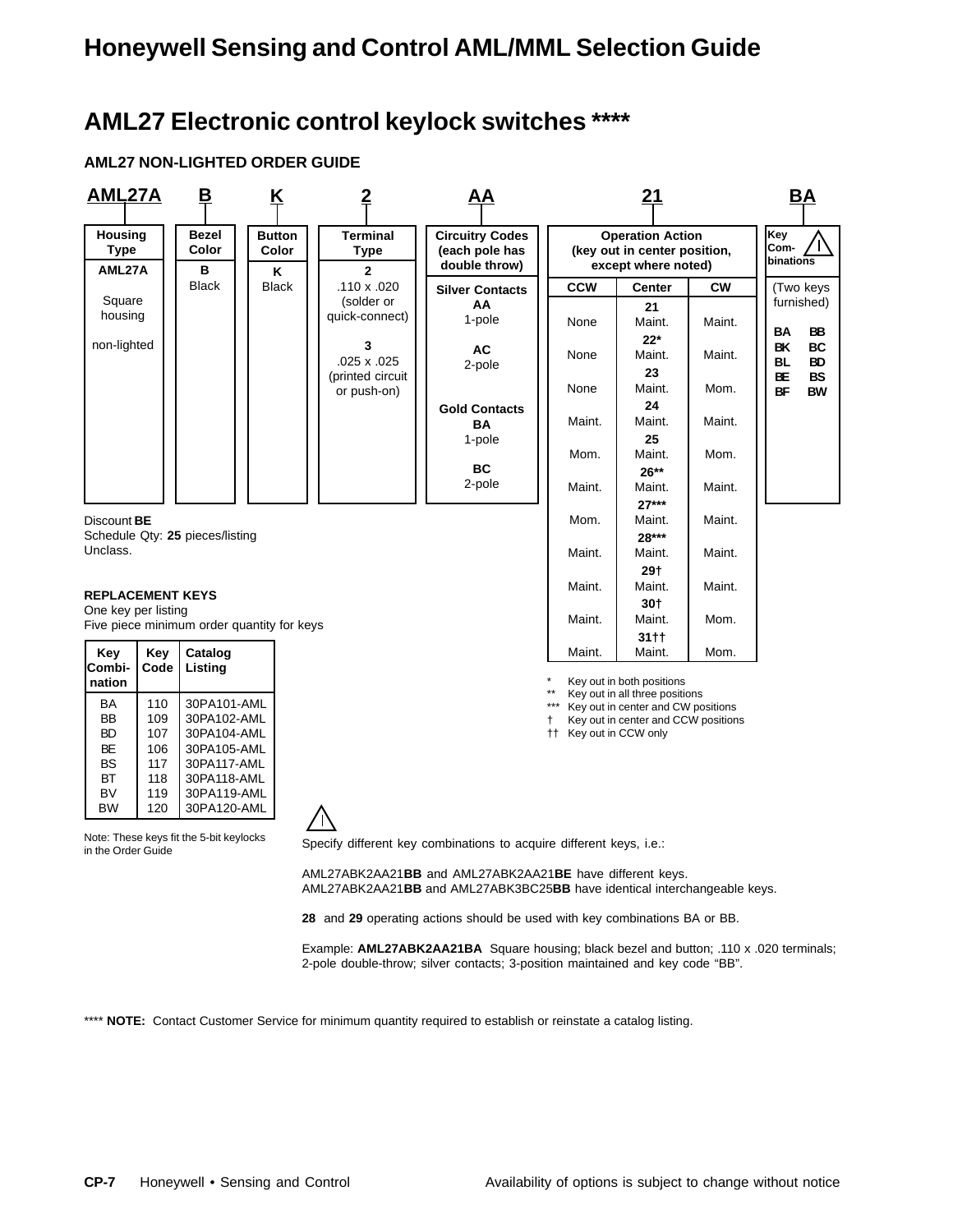## **AML31 Power duty pushbutton switches\***

**AML31 INCANDESCENT OR NON-LIGHTED DISPLAY ORDER GUIDE**



Schedule Qty.: **25** pieces/listing Rectangular pushbutton switch housing, non-lighted; black bezel; .187 x .020 Unclass. terminals; momentary action; 2-pole, single-throw, normally open, Form X

\* **NOTE:** Contact Customer Service for a minimum quantity required to establish or reinstate a catalog listing.

## **AML32 Power duty pushbutton switches\***

### **AML32 NEON DISPLAY ORDER GUIDE**



Discount **BE** Example: **AML32FBC7AC** 

Schedule Qty.: 25 pieces/listing Rectangular pushbutton switch housing; black bezel; 250 volt, red neon lamp; Unclass. **187 x .020** terminals with integral lamp circuit; momentary action; 2-pole, singlethrow, normally open, Form X

\* **NOTE:** Contact Customer Service for minimum quantity required to establish or reinstate a catalog listing.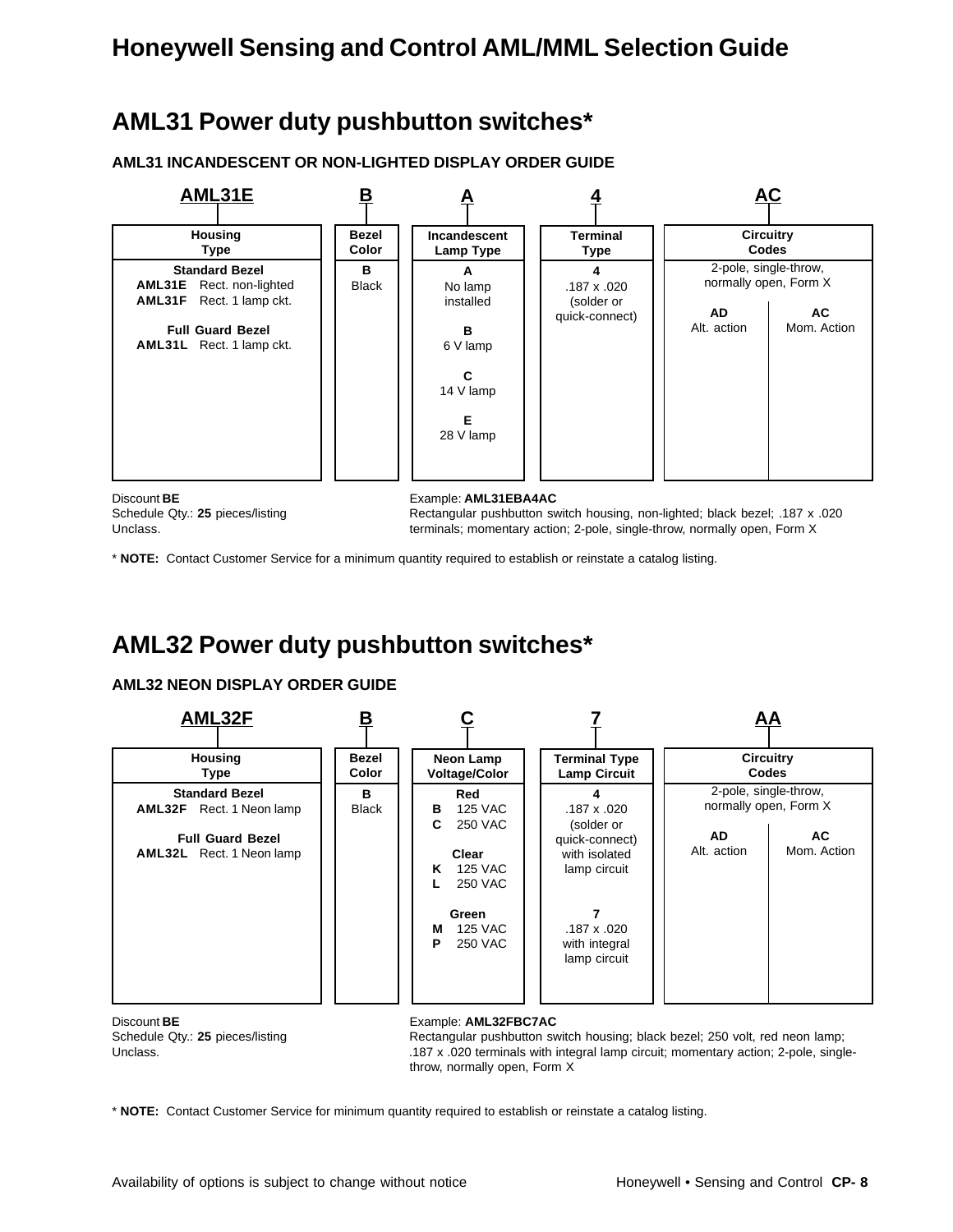## **AML33 Power duty paddle switches\***

**AML33 INCANDESCENT OR NON-LIGHTED DISPLAY ORDER GUIDE**



\* **NOTE:** Contact Customer Service for a minimum quantity required to establish or reinstate a catalog listing.

## **AML34 Power duty rocker switches\***

### **AML34 INCANDESCENT OR NON-LIGHTED DISPLAY ORDER GUIDE**



Schedule Qty.: **25** pieces/listing Rectangular, non-illuminated device; black paddle and bezel; .187 x .020 terminals; Unclass. 1-pole, Form A single throw; with one circuit ON in one extreme position and OFF in the other.

\* **NOTE:** Contact Customer Service for a minimum quantity required to establish or reinstate a catalog listing.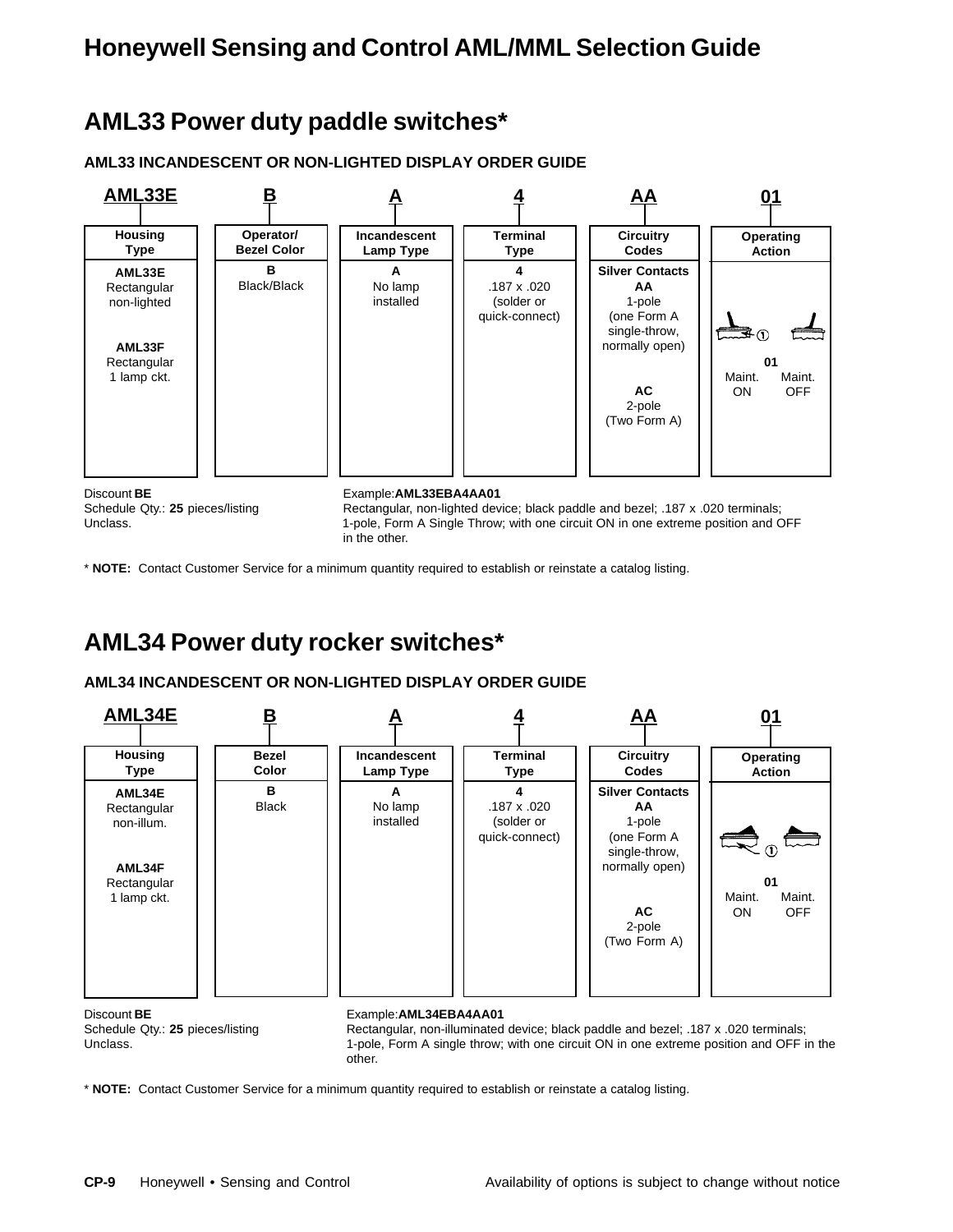## **AML35 Power duty paddle switches\***

**AML35 NEON DISPLAY ORDER GUIDE**



Schedule Qty.: 25 pieces/listing Rectangular paddle switch housing; black paddle and bezel; 125 VAC neon lamp; Unclass. **187 x .020** terminals with isolated lamp circuit; 1-pole, Form A single throw; with circuit ON in one extreme position and OFF in the other (maintained).

\* **NOTE:** Contact Customer Service for a minimum quantity required to establish or reinstate a catalog listing.

## **AML36 Power duty rocker switches\***

### **AML36 NEON DISPLAY ORDER GUIDE**



Discount **BE** Example:**AML36FBB4AA01**

Schedule Qty.: 25 pieces/listing Rectangular rocker switch housing; black bezel; 125 VAC neon lamp; .187 x .020 Unclass. **terminals with isolated lamp circuit; 1-pole Form A single throw**; with circuit ON in one extreme position and OFF in the other.

\* **NOTE:** Contact Customer Service for a minimum quantity required to establish or reinstate a catalog listing.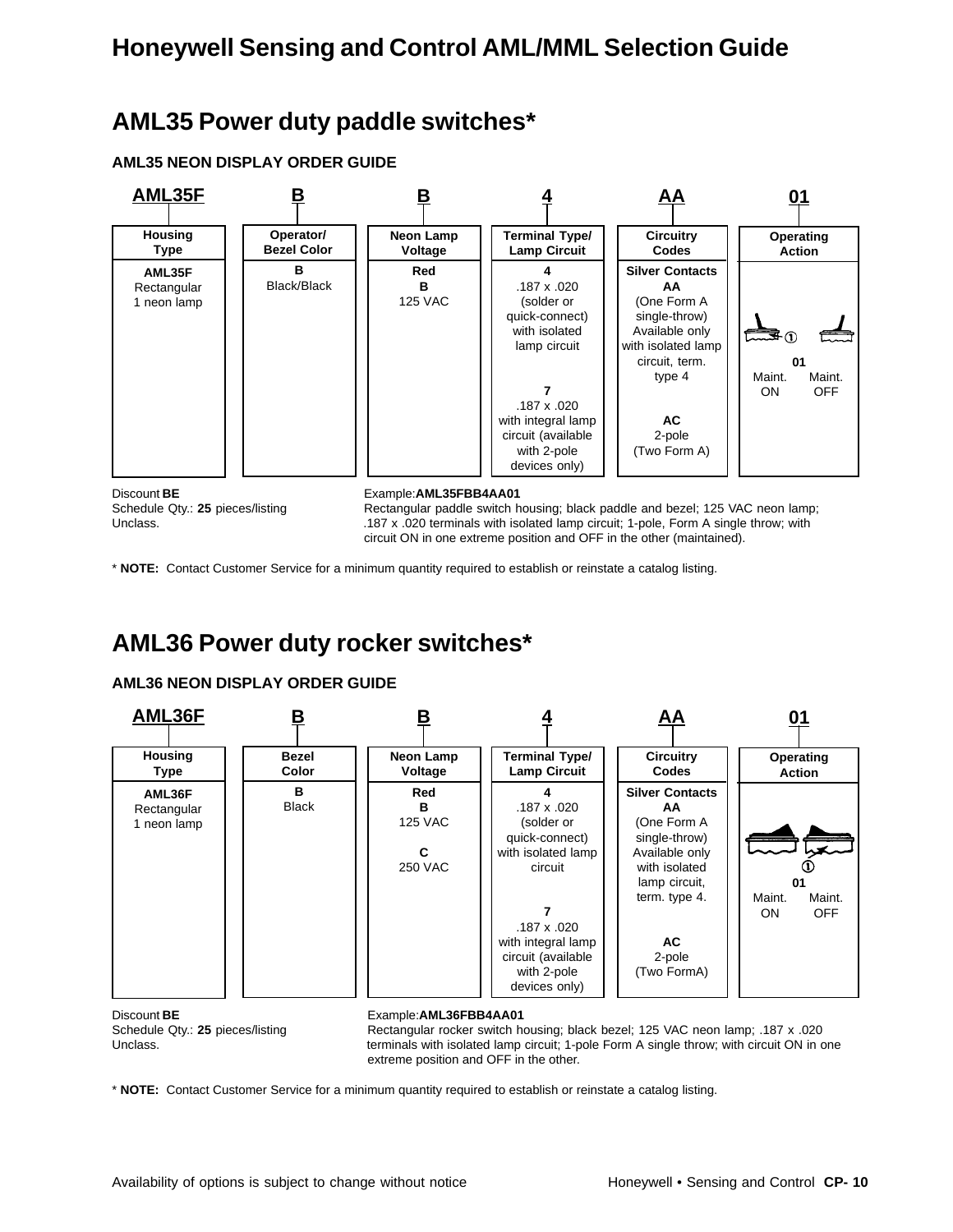## **AML41/42 Lighted indicators\***

### **AML41 INCANDESCENT DISPLAY INDICATORS ORDER GUIDE**



### **AML42 LED DISPLAY INDICATORS ORDER GUIDE**

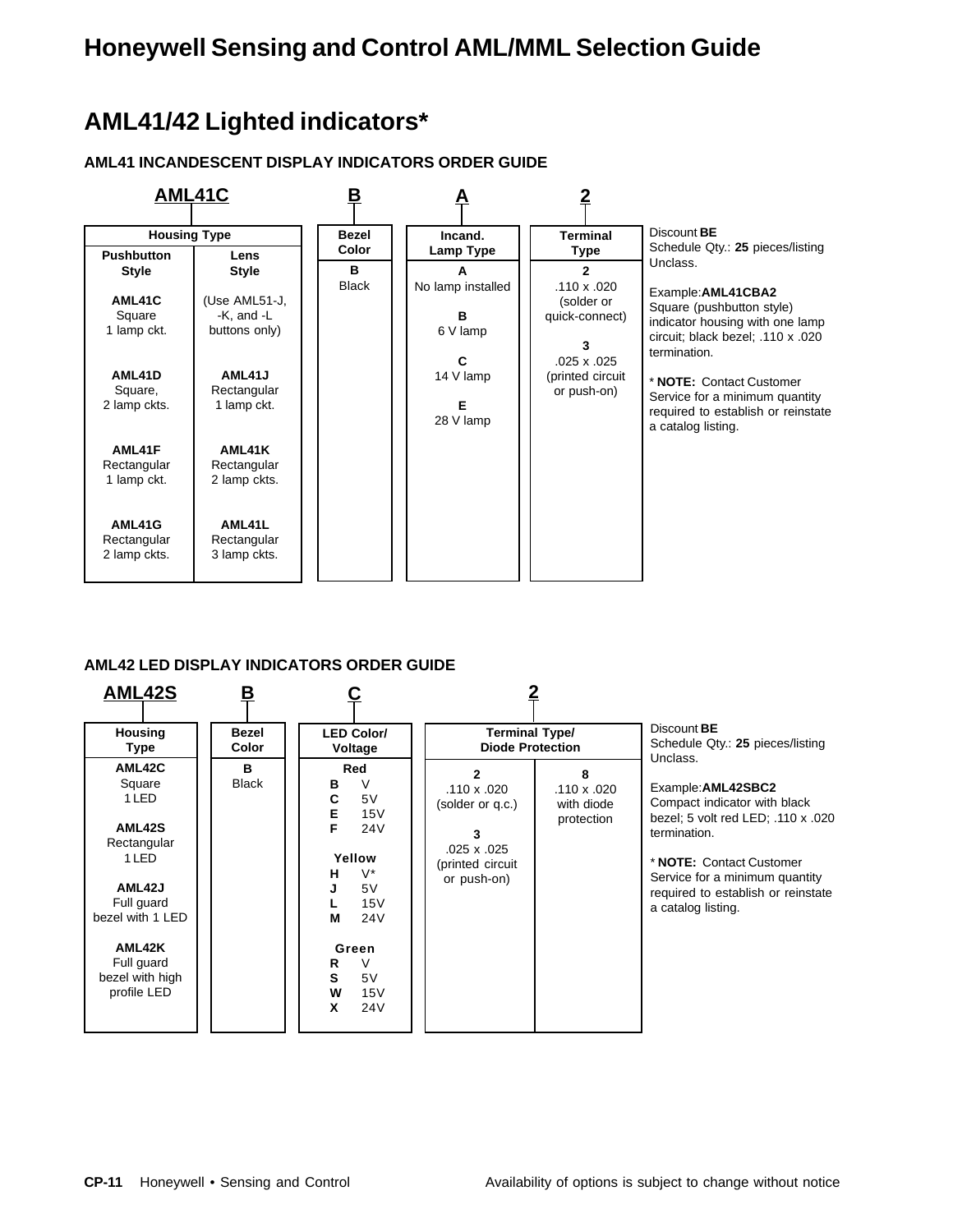## **AML45 Solid state LED annunciators\***

**AML45 ORDER GUIDE**



Discount **BE** Example:**AML45SWA2RY**

Schedule Qty.: 25 pieces/listing Split-screen type housing with white bezel, 2.4 V LEDs, .110 x .020 Unclass. The Unclass of the Unclass of termination; red LED in side 1 and yellow LED in side 2

\*K must have two LEDs – uses A or H LEDs only

**SPACERS:** 30PA1-AML (package of 10) - unclassified

\* **NOTE:** Contact Customer Service for a minimum quantity required to establish or reinstate a catalog listing.

## **AML51 Button Parts**

| Catalog Listing                          | <b>Description</b> |
|------------------------------------------|--------------------|
| Full Filter – Square Translucent ▲       |                    |
| AML51- Z1                                | Red                |
| $-Z2$                                    | Yellow             |
| $-Z3$                                    | Green              |
| $-Z5$                                    | White              |
| Full Filter – Rectangular Translucent ▲  |                    |
| AML51- Z6                                | Red                |
| -77                                      | Yellow             |
| $-Z8$                                    | Green              |
| Split Filter - Rectangular Translucent ▲ |                    |
| Catalog listing includes two splits      |                    |
| AML51- Z16                               | Red                |
| $-Z20$                                   | White              |
| Split Filter – Rectangular Translucent ■ |                    |
| Catalog listing includes two splits      |                    |
| AML51- Z42                               | Red                |
| -Z43                                     | Yellow             |
| $-Z44$                                   | Green              |
| $-Z46$                                   | Clear              |

Discount **BE** Schedule Qty.: **25** pieces/listing Unclass.

Five piece minimum order quantity

For use with Clear Cap and Dead Front Buttons

**E** For use with Projected Color Buttons

**NOTE:** Projected color buttons are the AML51-C10W and AML51-F10W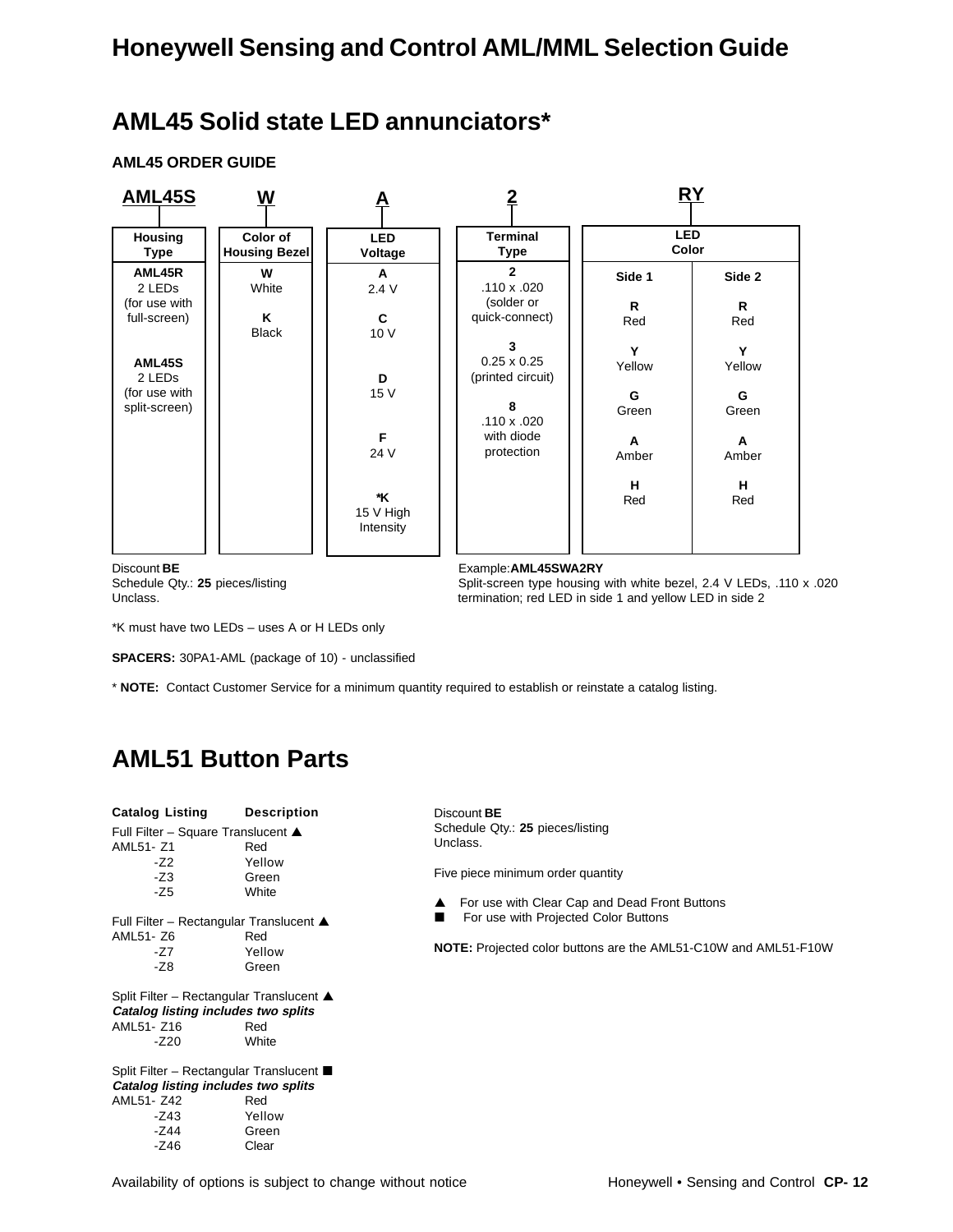## **AML51/52 Lens/Buttons**

**AML51 LENS ORDER GUIDE** (for incandescent display AML41J, K and L indicators)



### **AML51 Buttons for switches and indicators**

### **AML51 PUSH BUTTON ORDER GUIDE**



**NOTE: AML51** has a \$6.00 net each recurring set-up charge per legend. A one-time charge of \$70.00 applies to establish a new graphic legend.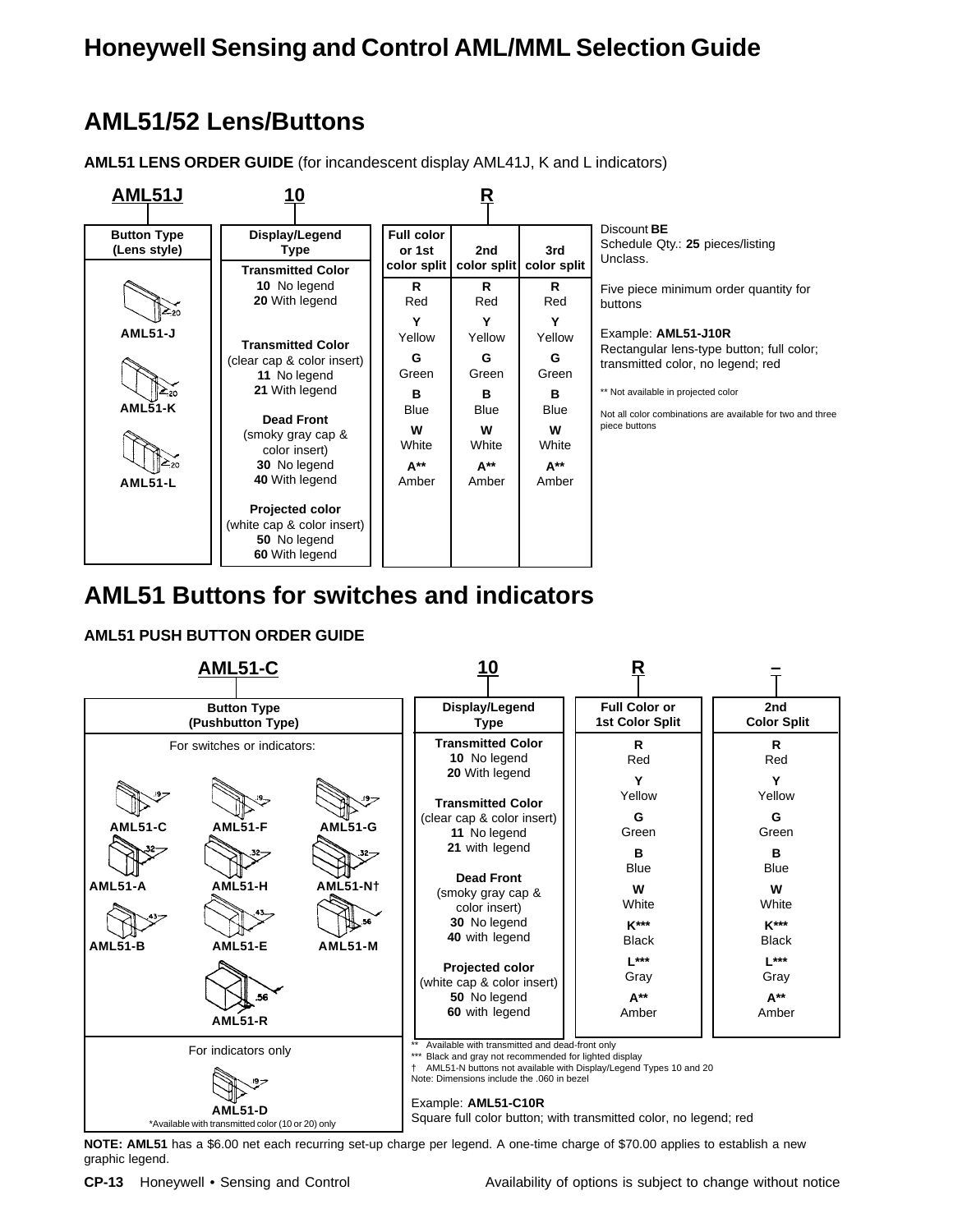## **AML52 Buttons**

**AML52-N Display/Legend Type (see note) Transmitted Color 10** No legend **20** with legend **NOTE:** AML52 and AML53 have \$6.00 net each recurring set-up charge per legend. A one-time charge of \$70.00 applies to establish a new graphic legend. **10 Button Type For LED Devices AML52-A AML52-C\* For Neon Devices AML52-N** Discount **BE** Schedule Qty.: **25** pieces/listing Unclass. Five piece minimum order quantity for buttons Example: **AML52-N10R** Rectangular full screen; for use on neon power switch with transmitted color, no legend; red button. **Button Color R** Red **Y** Yellow **G** Green **B** Blue **W White K** Black **L** Gray **R**

**AML52 BUTTON ORDER GUIDE** (for LED/Neon display)

\* Not available for lighted display

## **AML53 Covers for paddle switches**

**AML53 PADDLE SWITCH COVER ORDER GUIDE** (for incandescent or non-lighted display)

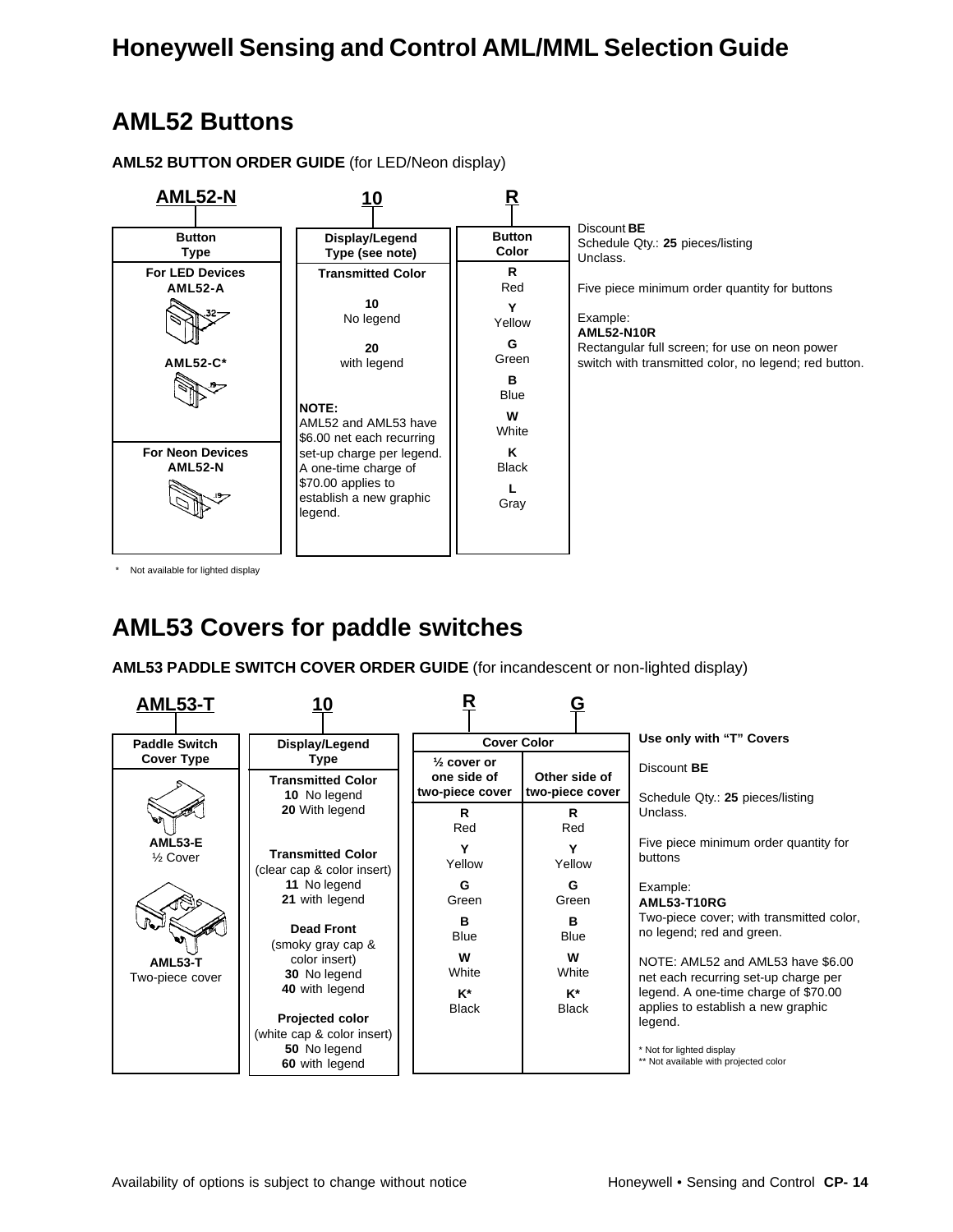### **AML54 Rocker switch operators**

**AML54 ROCKER OPERATOR ORDER GUIDE** (for incandescent or non-lighted display)



## **AML55 Covers for paddle switches**

**AML55 PADDLE SWITCH COVER ORDER GUIDE** (for neon display)

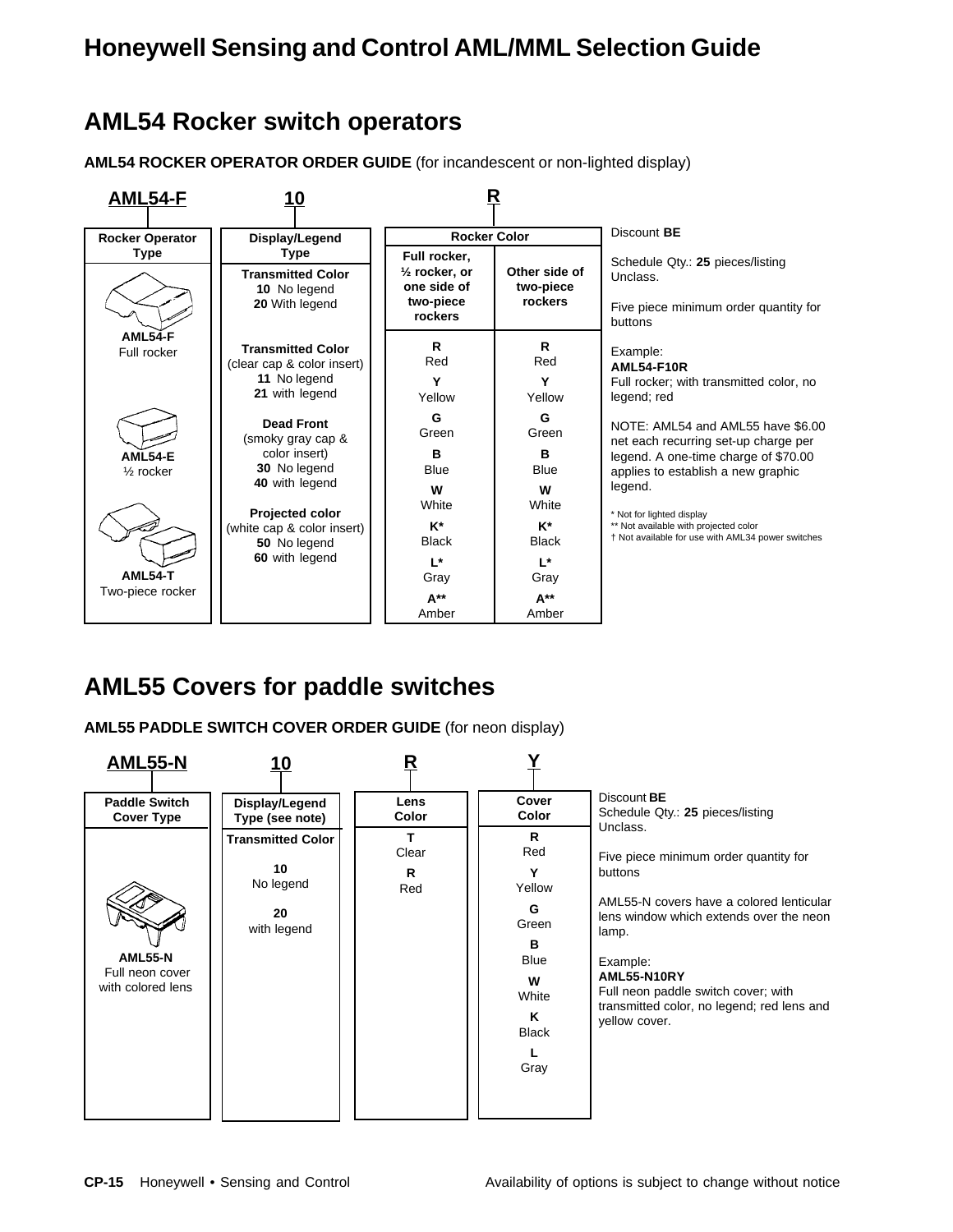## **AML55 Covers for paddle switches**

**AML55 PADDLE SWITCH COVER ORDER GUIDE (**for LED display)

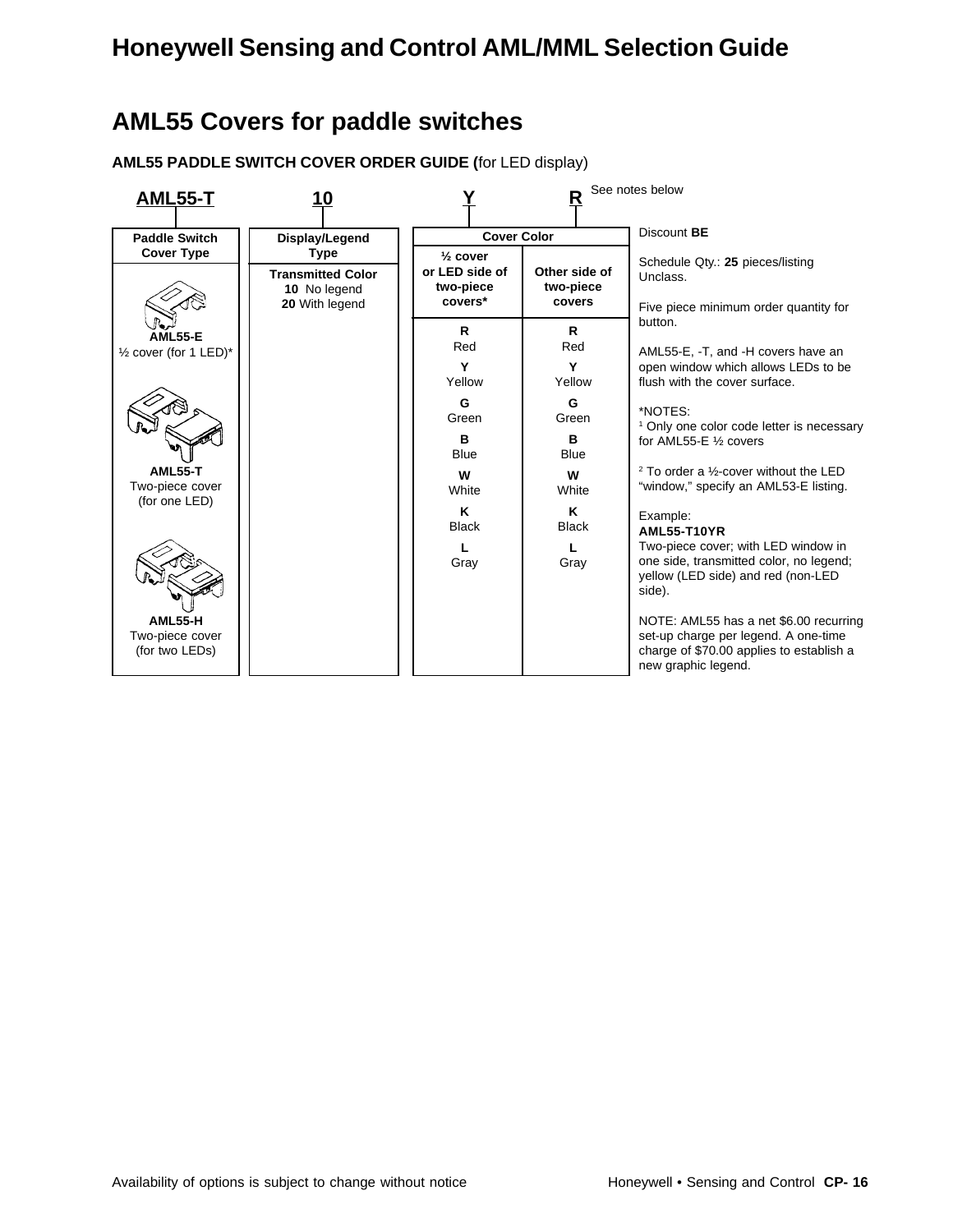### **AML56 Rocker switch operators**

**AML56 ROCKER OPERATOR ORDER GUIDE** (for neon display)



## **AML56 Rocker switch operators**

**AML56 ORDER GUIDE** (for LED display)

| <b>AML56-T</b>                                  | 10                                                                            |                                                                | в                                     |                                                                                    |
|-------------------------------------------------|-------------------------------------------------------------------------------|----------------------------------------------------------------|---------------------------------------|------------------------------------------------------------------------------------|
| Rocker                                          | Display/Legend                                                                | <b>Rocker Color</b>                                            |                                       | Discount BE                                                                        |
| <b>Operator Type</b>                            | Type (see note)<br><b>Transmitted Color</b><br>10 No legend<br>20 With legend | $\frac{1}{2}$ rocker<br>or LED side of<br>two-piece<br>rockers | Other side of<br>two-piece<br>rockers | Schedule Qty.: 25 pieces/listing<br>Unclass.                                       |
| AML56-E<br>$\frac{1}{2}$ rocker*<br>(for 1 LED) |                                                                               | R.<br>Red                                                      | R.<br>Red                             | Five piece minimum order quantity for<br>button.                                   |
|                                                 |                                                                               | Y<br>Yellow                                                    | Y<br>Yellow                           | Example:<br><b>AML56-T10RB</b><br>Two-piece rocker; with LED window in             |
|                                                 |                                                                               | G<br>Green                                                     | G<br>Green                            | one side, transmitted color, no legend;<br>red (LED side) and blue (non-LED side). |
| <b>AML56-T</b>                                  |                                                                               | B<br><b>Blue</b>                                               | в<br><b>Blue</b>                      |                                                                                    |
| Two-piece rocker<br>(for one LED)               |                                                                               | W<br>White                                                     | W<br>White                            |                                                                                    |
|                                                 |                                                                               | K<br><b>Black</b>                                              | K<br><b>Black</b>                     |                                                                                    |
|                                                 |                                                                               | Gray                                                           | L<br>Gray                             |                                                                                    |
| AML56-H<br>Two-piece rocker<br>(for two LEDs)   |                                                                               |                                                                |                                       |                                                                                    |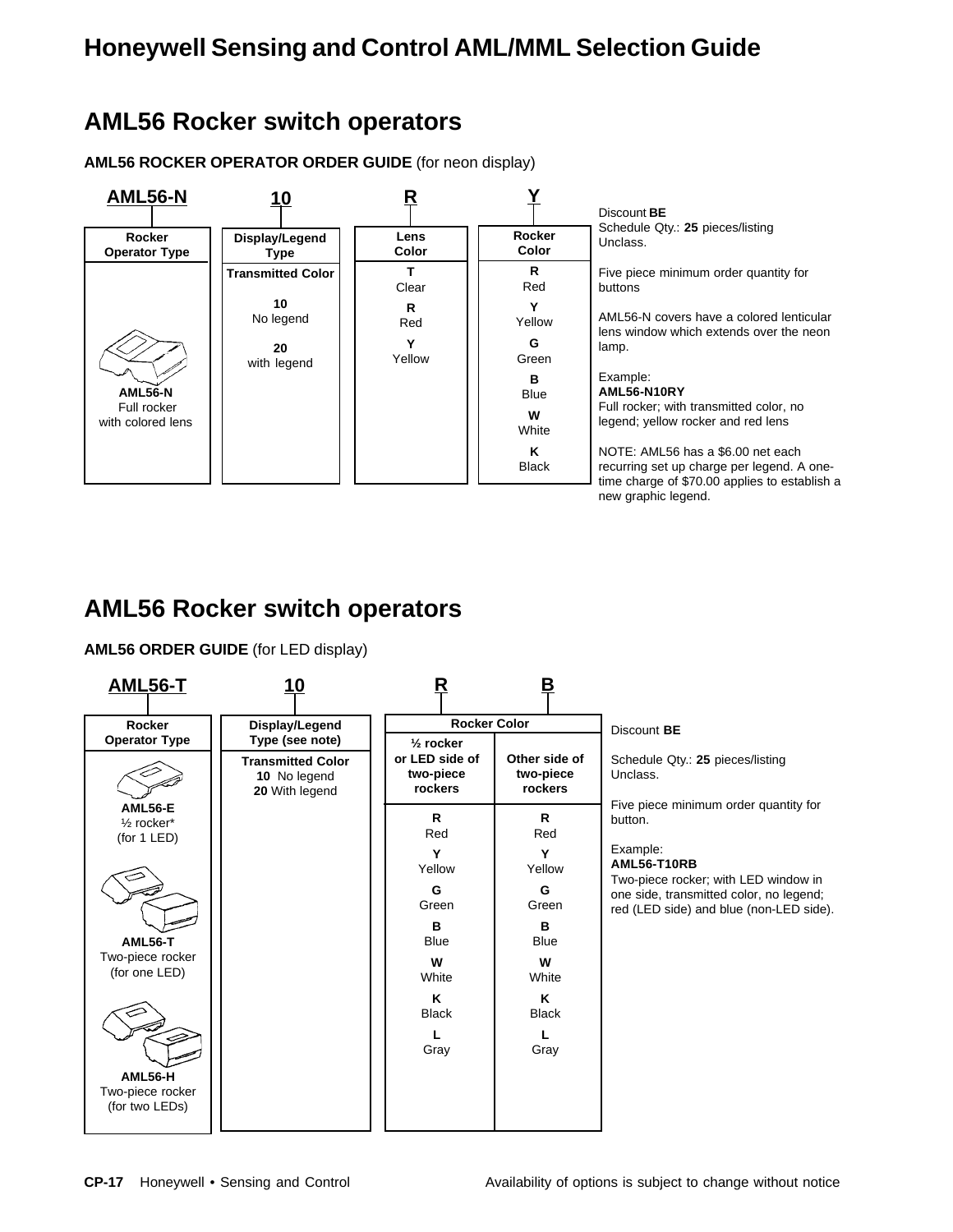## **AML59 Solid state LED annunciators\***

### **AML59 ORDER GUIDE**



Discount **BE**

Schedule Qty.: **25** pieces/listing Unclass.

Five piece minimum order quantity for buttons

#### Examples: **AML59-RK10R**

Full-screen style, black cap, no legend and red filter

#### **AML59-SK20RY**

Split-screen style, black cap, negative film legend, red and yellow color filters

\*AML59 has a \$6.00 net each recurring set-up charge per legend. A one-time charge of \$70.00 applies to establish a new graphic legend.

\* **NOTE:** Contact Customer Service for minimum quantity required to establish or reinstate a catalog listing

## **AML61 Mounting Hardware\***

Discount **BE** Schedule Qty.: **25** pieces/listing Unclass.

### **AML61 MOUNTING HARDWARE ORDER GUIDE (for standard strip-mount assemblies)**



#### Example: **AML61EC5A**

Five rectangular cans, plain finish (unpainted), long sides abutting; type **A** mounting

brackets on long sides, located flush with switch or indicator bezel. (Type **T** bracket brings top of annunciator bezel flush with top of .160 in./4,1 mm panel).

\* **NOTE:** Contact Customer Service for minimum quantity required to establish or reinstate a catalog listing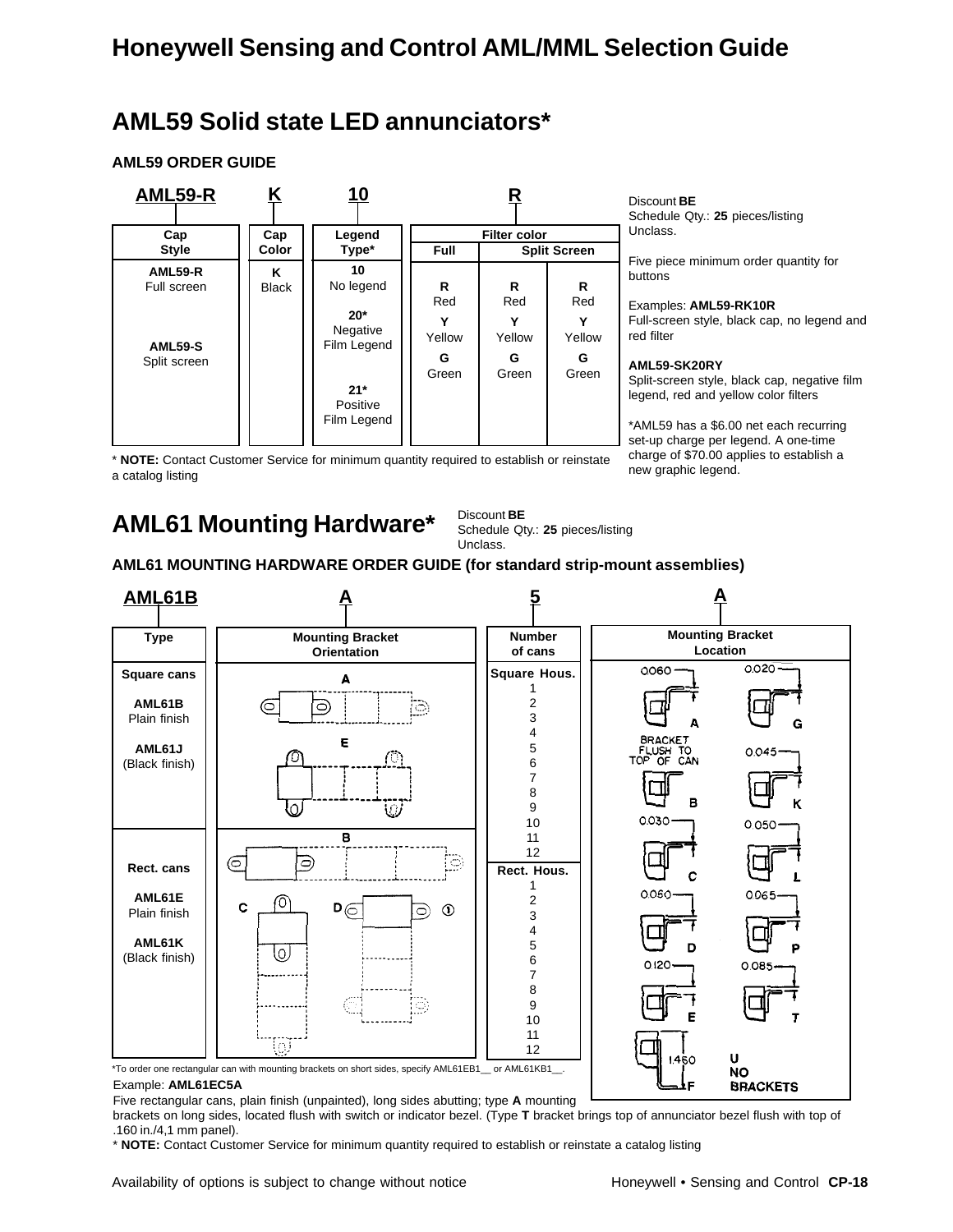## **AML71/75/76/78/79 Accessories \***

### **AML71 BARRIER ORDER GUIDE**

(Barriers shown in order guide are black)

| <b>Barrier Length</b>                          | Type   | <b>Catalog Listing</b> | Discou<br>Sched   |
|------------------------------------------------|--------|------------------------|-------------------|
| Short<br>For use with square devices and       | Center | AML71SCB               | Unclas            |
| short-side of rectangular devices)             | End    | AML71SEB               | Notes:<br>Not for |
| Long<br>(For use with long side of rectangular | Center | AML71LCB               | tors: o           |
| devices)                                       | End    | AML71LEB               |                   |

Discount **BE** ule Qty.: 25 pieces/listing  $SS<sub>1</sub>$ 

Not for use with AML61 mounting hardware use with AML41J, K, or L lens-type indicar AML45 annunciators

### **AML75 PANEL SEAL ORDER GUIDE**

|                    | For use with:                  |                                            |                |  |
|--------------------|--------------------------------|--------------------------------------------|----------------|--|
| <b>Description</b> | Square 19"<br>high pushbuttons | <b>Rectangular 19"</b><br>high pushbuttons | <b>Rockers</b> |  |
| Base & Seal        | AML75ABC                       | AML75BBC                                   | AML75RBC       |  |

Discount **BE** Schedule Qty.: **25** pieces/listing Unclass.

Notes: Multiple units should not be mounted in a single slot, since this would create an unsealed space between each unit. AML75 seals are not for use with barriers, full-guard bezels, AML61 mounting hardware, AML45 annunciators, or AML41J, K or L lens-type indicators.

### **AML76 SWITCH ORDER GUIDE**

| <b>Guard Type</b> | <b>Catalog Listing</b> |  |
|-------------------|------------------------|--|
| Square            | AML76C10T01P           |  |
| Rectangular       | AML76F10T01P           |  |

### **AML78 PANEL PLUGS**

| <b>Description</b> | <b>Catalog Listing</b> |
|--------------------|------------------------|
| Square             | AML78CB                |
| Rectangular        | AML78FB                |

### **DUMMY HOUSING ORDER GUIDE**

| <b>Description</b>           | <b>Catalog Listing</b> |
|------------------------------|------------------------|
| Rectangular (pushbutton)     | AML78F100              |
| Rectangular (lens indicator) | AML78J100              |

\* Order AML51 buttons/lenses for use with dummy housings

### **AML79 CONNECTOR BLOCK**

This connector block can be used with square 1 and 2 pole AML21 and AML22 switches with .110 x .020 terminals to enable plug-in wiring. **AML79CC**

\* **NOTE:** Contact Customer Service for minimum quantity required to establish or reinstate a catalog listing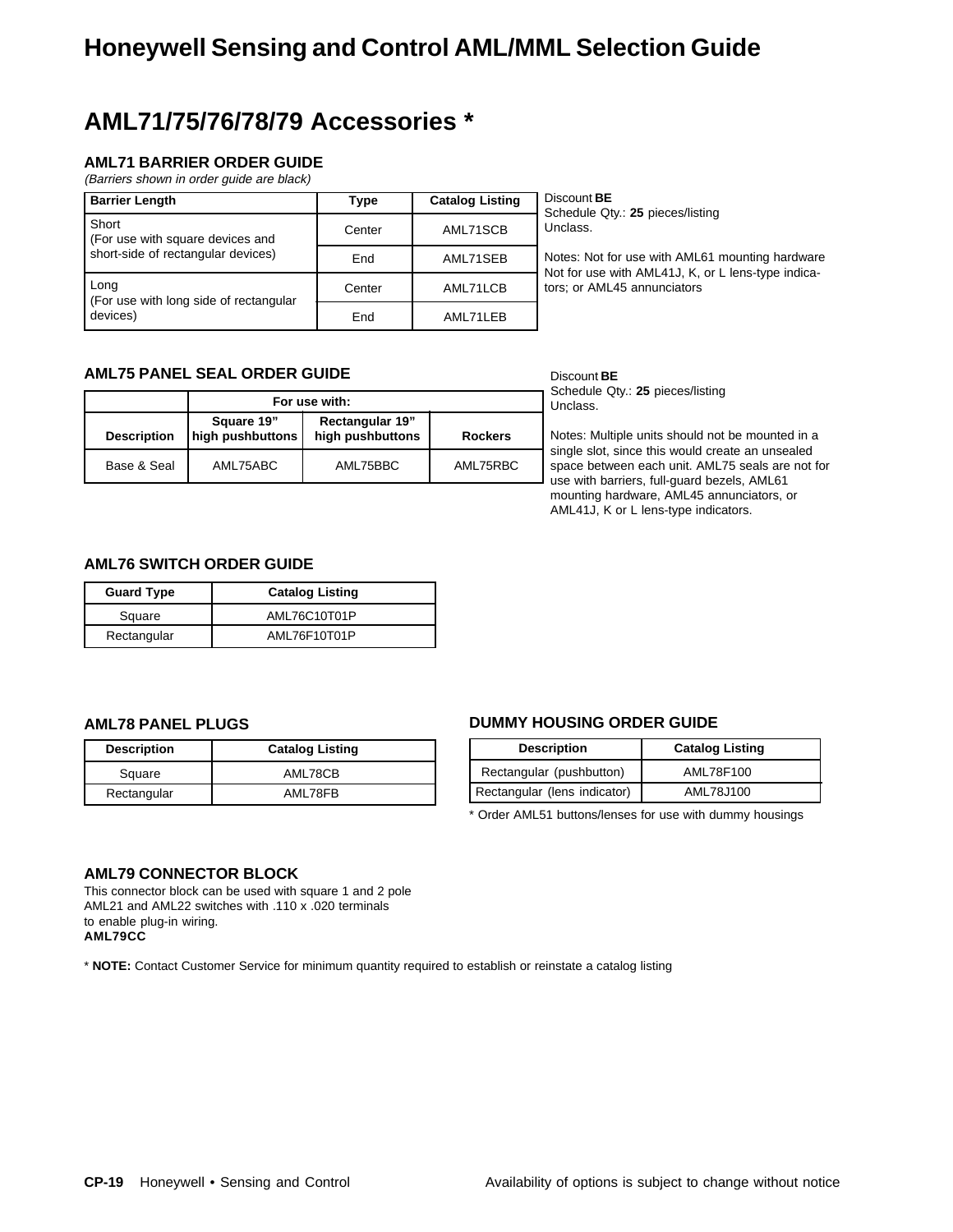## **AML91/92 Lamps/LEDs\*\***

### **AML91 LAMP ORDER GUIDE**

| Lamp<br>Type          | <b>Industry</b><br>Lamp No. | Voltage | Catalog<br>Listing | Discount <b>BE</b><br>Schedule Qty.: 25 pieces/listing<br>Unclass. |
|-----------------------|-----------------------------|---------|--------------------|--------------------------------------------------------------------|
| Incandescent          | 86                          | 6.3     | AML91LA86          |                                                                    |
| $T - 1 - \frac{3}{4}$ | 73                          | 14.0    | AML91LA73          | Ten piece minimum order quantity for lamps and                     |
| wedge base            | 85                          | 28.0    | AML91LA85          | LED <sub>s</sub> .                                                 |

### **AML92 LED ORDER Guide**

| <b>LED Color</b> | <b>Quad Chip</b> | Six Chip  |
|------------------|------------------|-----------|
| Red              | AML92ERY         | AML92ERL  |
| Green            | AML92EGY         | AML92EGL  |
| Yellow           | AML92EYY         | AML92EYL  |
| White            |                  | AML92EWL* |

\* For use with white or yellow buttons

\*\* **NOTE:** Contact Customer Service for minimum quantity required to establish or reinstate a catalog listing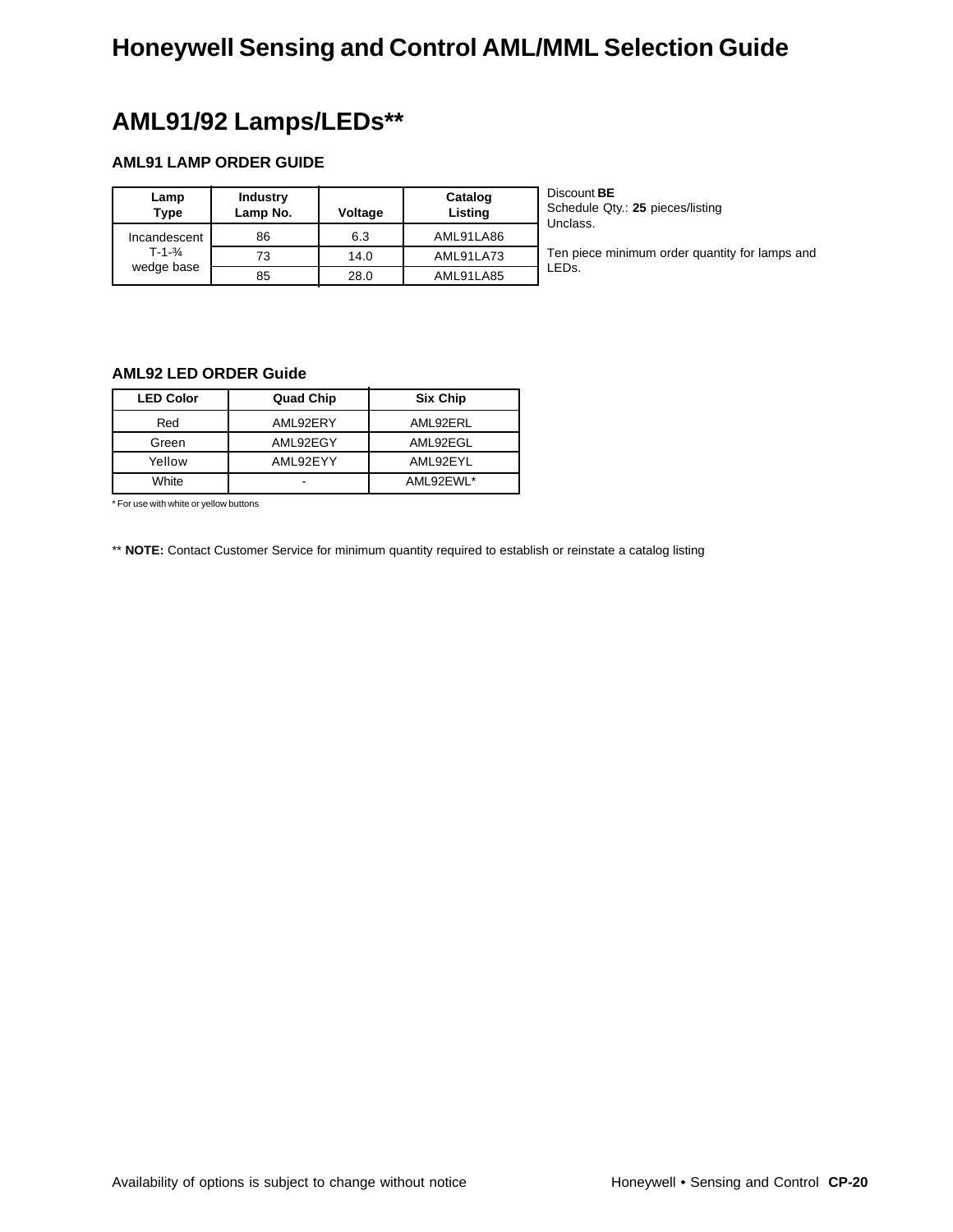### **MML11 Solid state pushbutton switches\***

#### Example: **MML11KK3AAK**

Solid state pushbutton housing (black), no bezel; PWB terminals; momentary action; 5 VDC, current sinking output, black plunger

Example: **MML11KK3AAKRSDR** As above, except furnished with black bezel; mounting clips (long sides); red LED, and red lens installed

Discount **BE** Schedule Qty.: **25** pieces/listing Unclass.

### **MML11 LED, INCANDESCENT, OR NON-LIGHTED DISPLAY ORDER GUIDE**



## **MML21 Electronic control pushbutton switches\***

#### Example: **MML21KK3AAK**

Electronic control pushbutton switch; rectangular housing (black); bezel (black); mounting clips on long sides, PWB terminals; 1-pole momentary action, silver contacts, black plunger

#### Example: **MML21KK3AAKRSDR**

As above, except furnished with red LED and red lens installed

Discount **BE** Schedule Qty.: **25** pieces/listing Unclass.

Catalog listing codes for switch,

### **MML21 (RECTANGULAR) LED, INCANDESCENT, OR NON-LIGHTED DISPLAY ORDER GUIDE**

less assembled display options **Housing Type** (Rectangular) **MML21K Mounting A** No bezel (PWB mounting) **K** Black bezel, mtg. clip/long sides **K Terminals 3** Printed wiring board **2** Solder **3 MML21K** Black housing **Circuitry/Action (Each pole is double throw) Silver Contacts** AA 1-pole, mom. action<br>**AB** 1 pole. alt. action 1 pole, alt. action **AC** 2-poles, mom. action\* **AD** 2 poles, alt. action **Gold Contacts BA** 1-pole, mom. action<br>**BB** 1 pole, alt. action **BB** 1 pole, alt. action **BC** 2-poles, mom. action\* **BD** 2 poles, alt. action **AA**

\* Specify **AC** or **BC** for use with **encoded** umbrella style buttons.

\* **NOTE:** Contact Customer Service for minimum quantity required to establish or reinstate a catalog listing

**CP-21** Honeywell • Sensing and Control **Availability of options is subject to change without notice**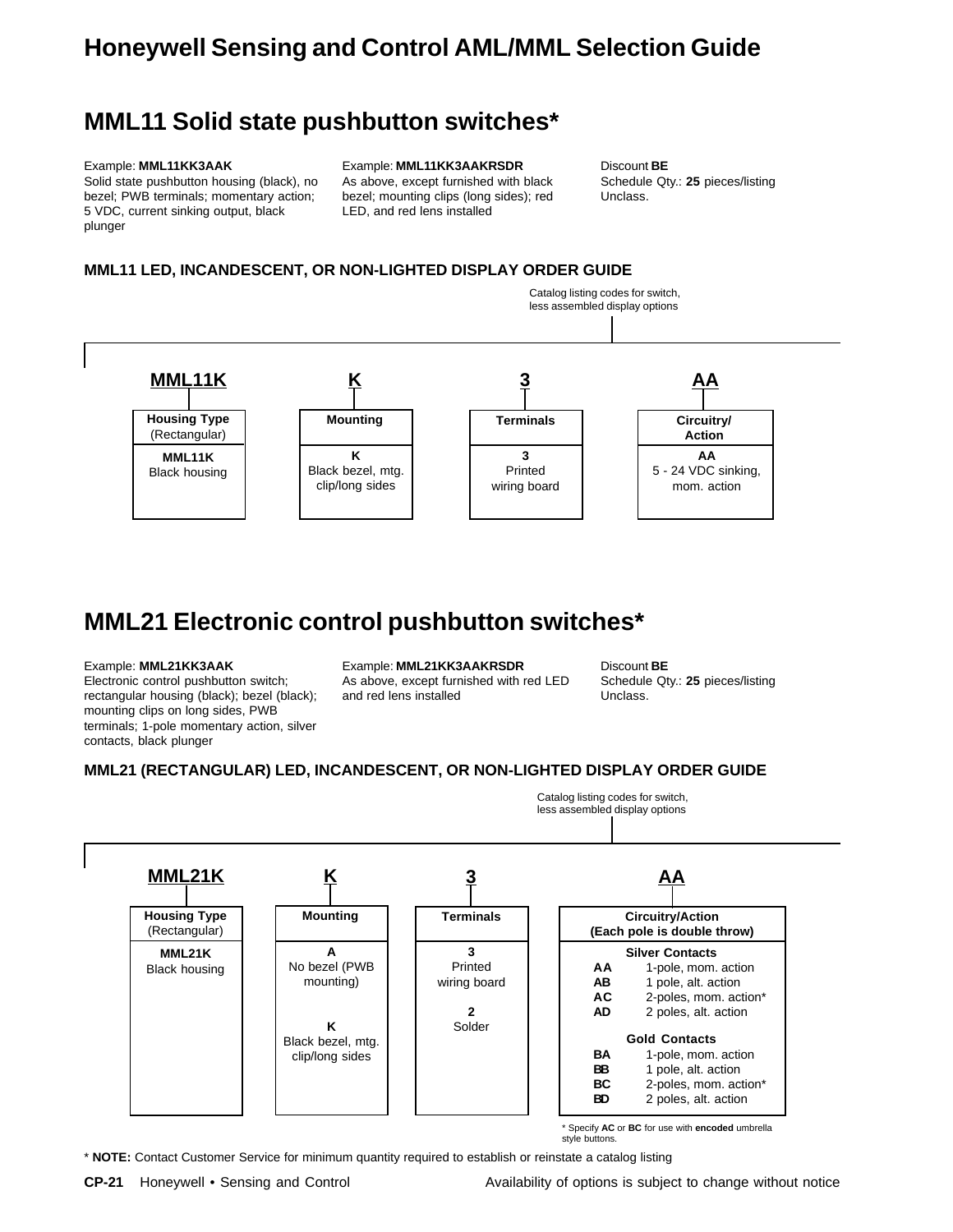

Order MML11 display options assembled to switch by adding codes below.

Order MML21 display options assembled to switch by adding codes below.



Availability of options is subject to change without notice Honeywell • Sensing and Control **CP-22**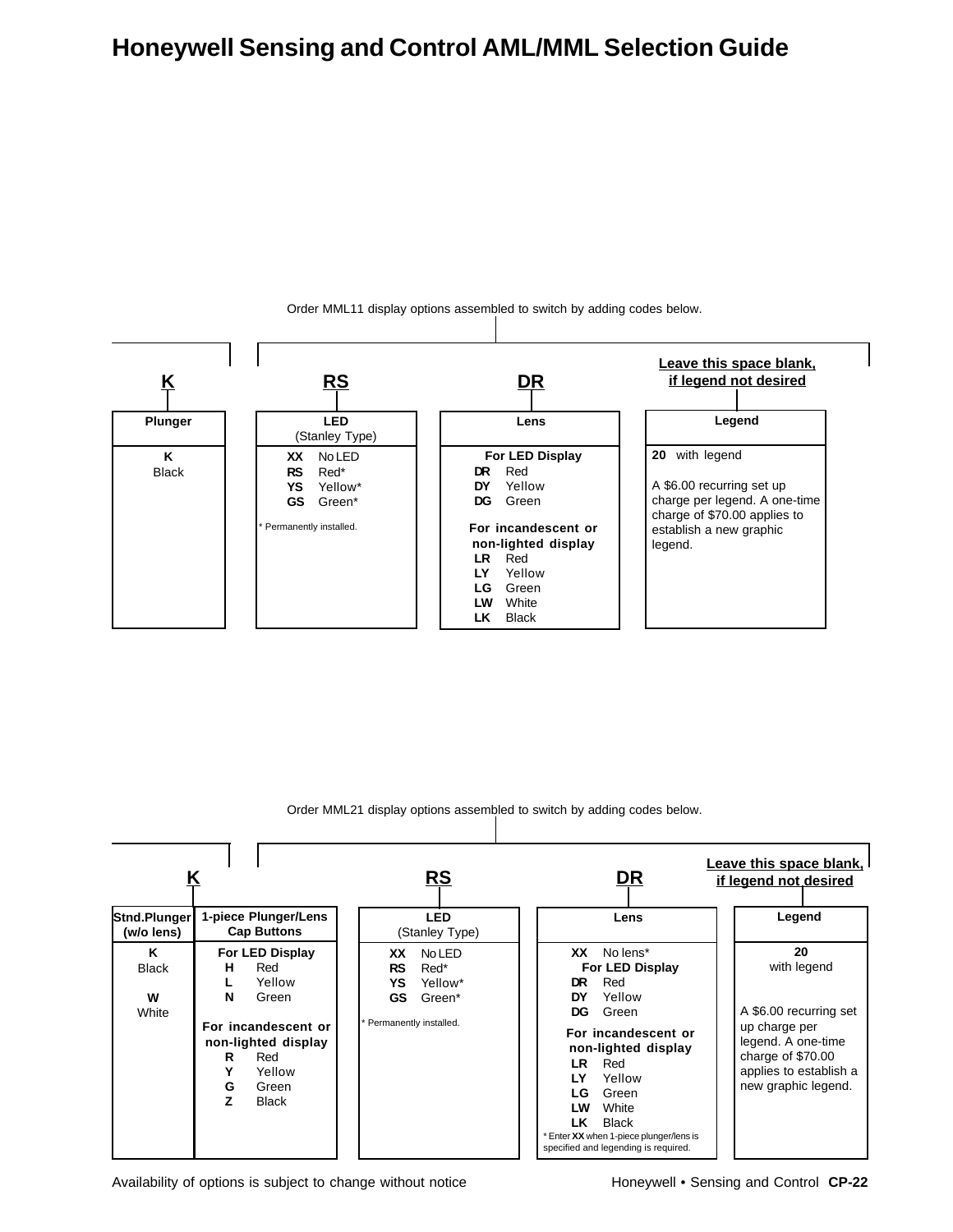### **MML21 Electronic control pushbutton switches\***

#### Example: **MML21HR3AAKXXDR**

Electronic control pushbutton switch; square housing (black); bezel (black) and mounting clips; PWB terminals; 1-pole momentary action, silver contacts; black plunger, with red lens installed.

Discount **BE** Schedulet Qty.: **25** pieces/listing Unclass.

### **MML21 (SQUARE) LED, INCANDESCENT, OR NON-LIGHTED DISPLAY ORDER GUIDE**



\* **NOTE:** Contact Customer Service for minimum quantity required to establish or reinstate a catalog listing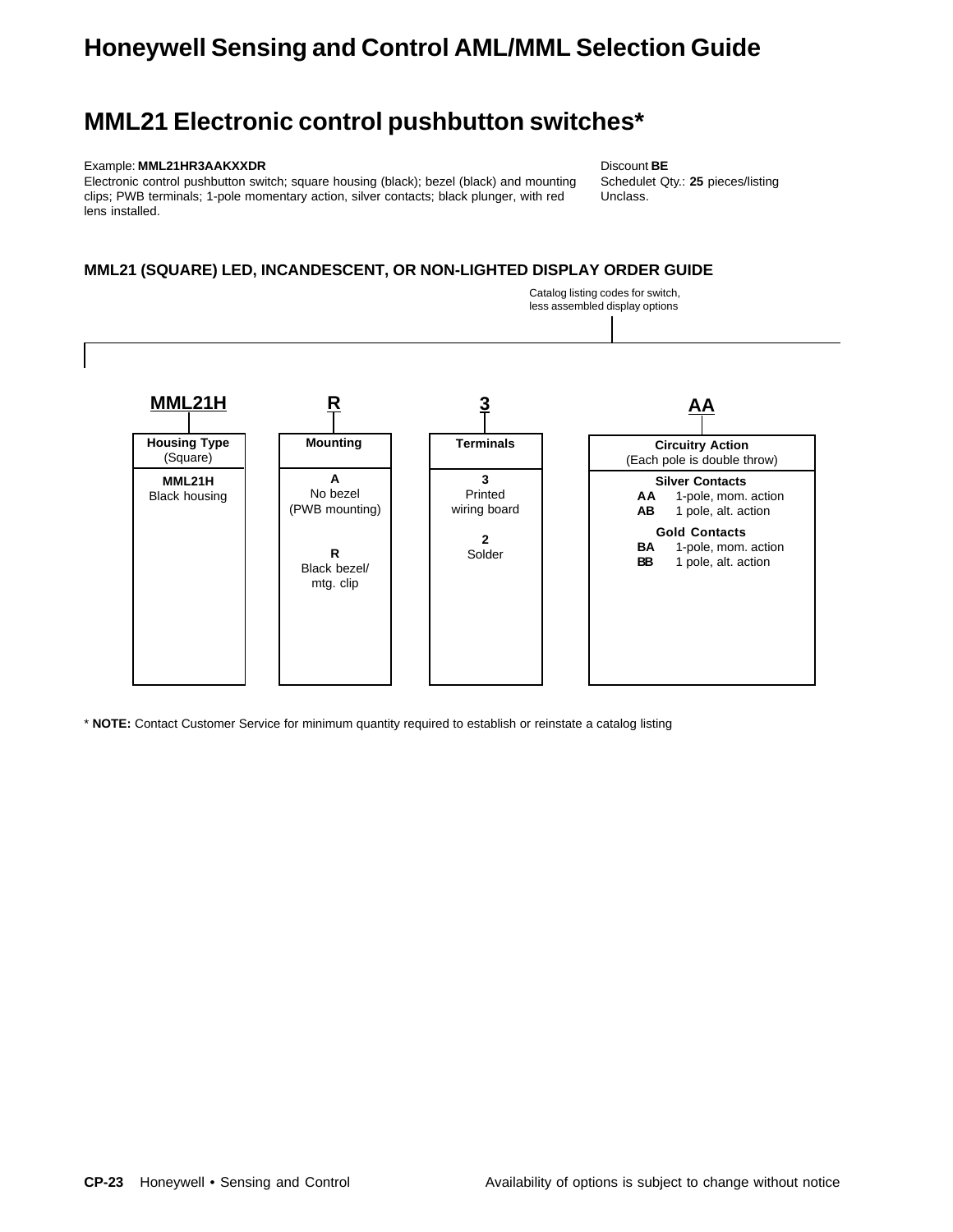

Order MML21 display options assembled to switch by adding codes below.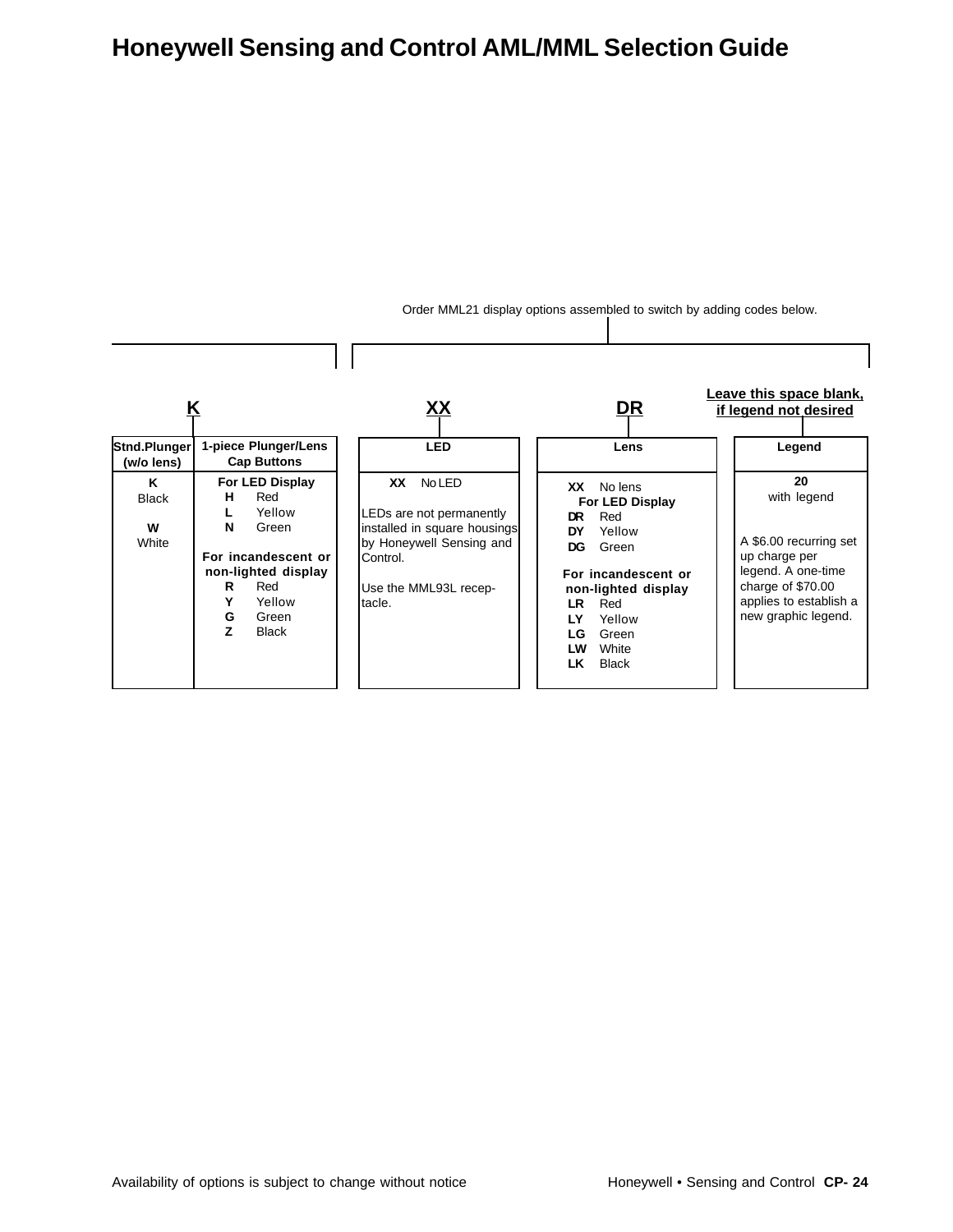### **MML24 Electronic control rocker switches\*\***

#### Example: **MML24KA3AA01HDRXX**

Electronic control rocker switch with black housing, printed wiring board terminals; one-pole, silver contacts; 2-position, maintained action; one-circuit ON in each position; black rocker, red lens for LED display in Side 1 and no lens in Side 2.

Discount **BE** Schedule Qty.: **25** pieces/listing Unclass.

### **MML24 LED, INCANDESCENT, OR NON-LIGHTED DISPLAY ORDER GUIDE**



\*\* **NOTE:** Contact Customer Service for minimum quantity required to establish or reinstate a catalog listing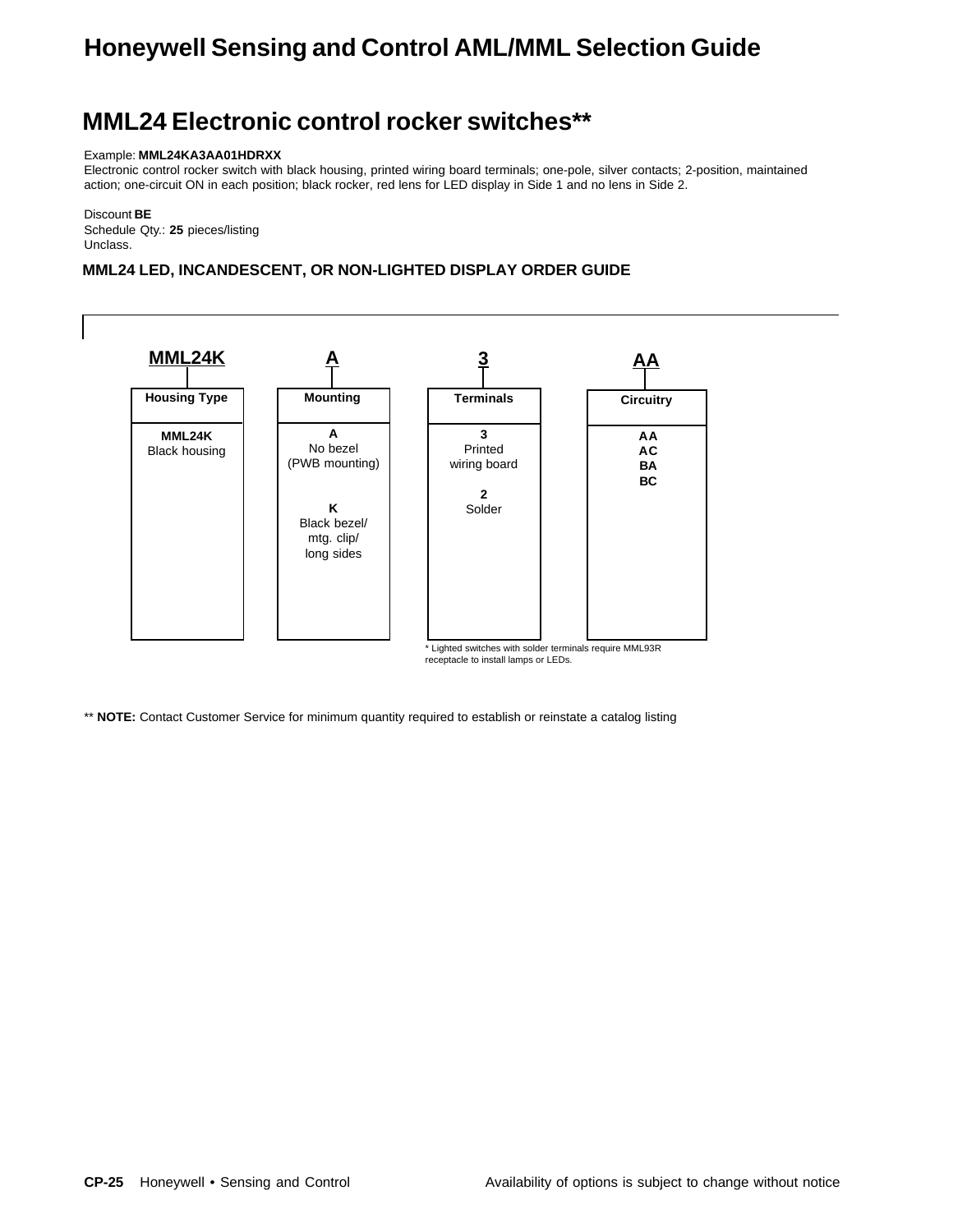

\* Lighted switches with solder terminals require MML93R receptacle to install lamps or LEDs.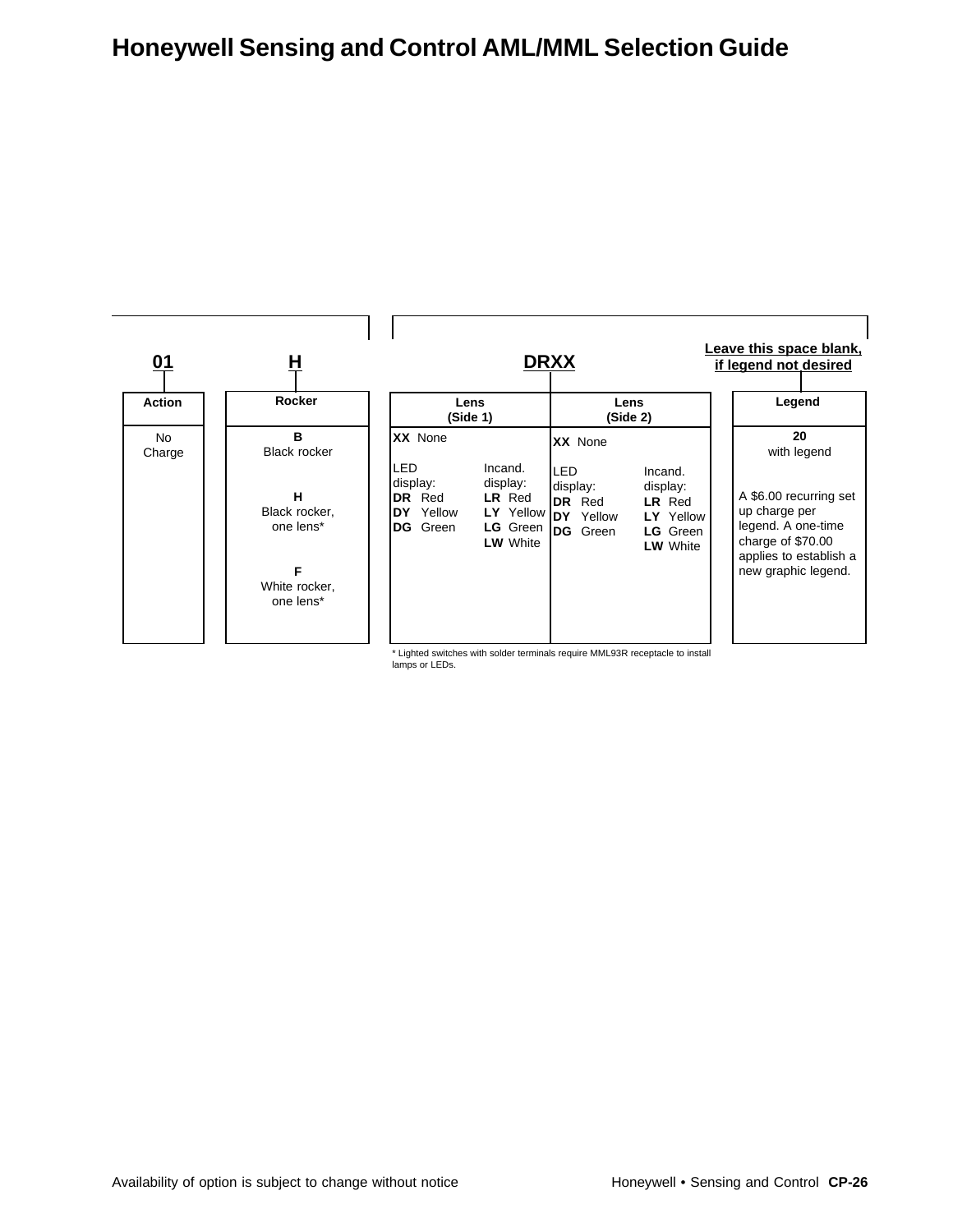### **MML46 Indicators/flush mount\*\***

#### Example:**MML46KA3**

Indicator housing, rectangular (black); no bezel; support terminals

Example: **MML46KA3RSXXDR20 )** As above, except furnished with red LED and red lens, with legend

Discount **BE** Schedule Qty.: **25** pieces/listing Unclass.

### **MML46 LED OR INCANDESCENT DISPLAY ORDER GUIDE**



\*\* **NOTE:** Contact Customer Service for minimum quantity required to establish or reinstate a catalog listing

## **MML51 Button lenses/incandescent or non-lighted display\*\***

### **MML51 ORDER GUIDE**



\* Use MML51E with MML41 rectangular pushbutton style

indicators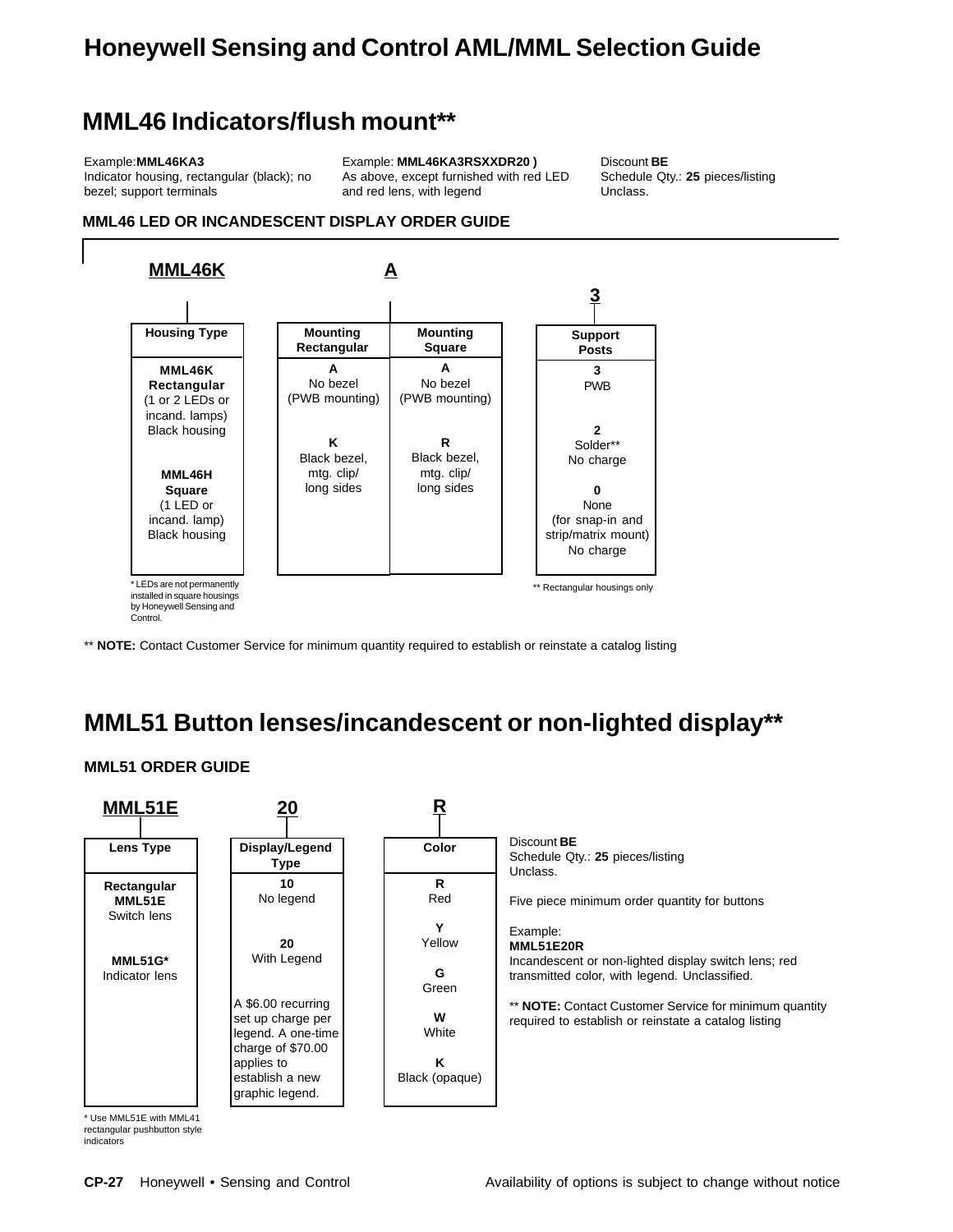

Since square housings accept only one LED, only a two-character LED code is necessary. For example: MML46HR0**XX**DY or MML46HR0**RS**DY

## **MML52 Button lenses/LED\*\***

**MML52 ORDER GUIDE**



\* Use MML52E with MML41 rectangular pushbutton style

indicators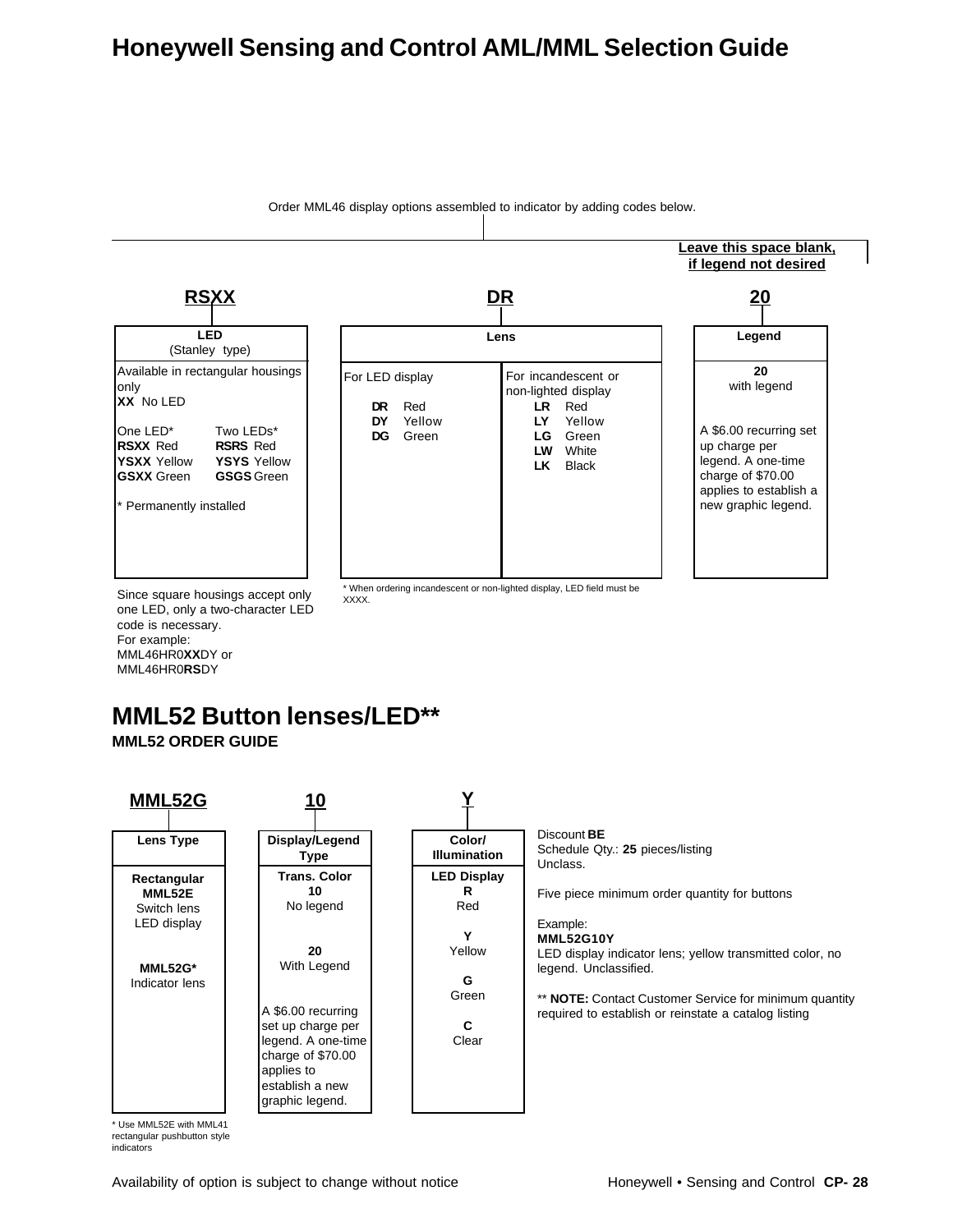## **MML72 Bezels/mounting clips\***

Discount **BE** Schedule Qty.: **25** pieces/listing Unclass.

Ten piece minimum order quantity

Example: **MML72EEK** Black switch bezel, mounting clips on long sides.

\* **NOTE:** Contact Customer Service for minimum quantity required to establish or reinstate a catalog listing

### **MML92 LEDs\*\*\***

#### **MML92 ORDER GUIDE**

LEDs should be the same color as the lenses they illuminate. They are packed 10 per listing, including stand-off spacers for use when solder terminating to a printed wiring board.

Discount **BE**

Unclass.

Schedule Qty.: **25** pieces/listing

| <b>LED</b><br><b>Type</b> | Use to<br><b>Illuminate</b>            | Catalog<br>Listing | <b>LED</b><br>Color | Forward<br><b>Characteristics</b><br>Typ. @ 20mA | Max.     | <b>LED</b><br>Manufacturers'<br><b>Part Numbers</b> |
|---------------------------|----------------------------------------|--------------------|---------------------|--------------------------------------------------|----------|-----------------------------------------------------|
| $T-1-3/4$                 | Rectangular                            |                    |                     |                                                  | Stanley: |                                                     |
|                           | button lens                            | MML92ERS           | Red                 | 1.7V                                             | 2.0V     | <b>ESBR5633</b>                                     |
|                           |                                        | MML92EGS           | Green               | 2.1V                                             | 2.5V     | <b>ESBG5633</b>                                     |
|                           |                                        | MML92EYS           | Yellow              | 2.1V                                             | 2.5V     | ESAY5633                                            |
| $T-1$                     | Square                                 |                    |                     |                                                  | Stanley: |                                                     |
|                           | button lens and<br>MML24 rocker lens** | MML92HGS           | Green               | 2.1V                                             | 2.5V     | <b>ESPY3901</b>                                     |
|                           |                                        |                    |                     | <b>Hewlett Packard:</b>                          |          |                                                     |
|                           |                                        | MML92HRH           | Red                 | $2.2V^*$                                         | 3.0V     | <b>HLMP-1340</b>                                    |
|                           |                                        | MML92HGH           | Green               | $2.3V^*$                                         | 3.0V     | <b>HLMP-1540</b>                                    |

Long lead: Anode (+), Short lead: Cathode (-). \* @ 25 mA.

\*\* Also rectangular button lens, when used with MML93J solder terminal receptacle.

\*\*\* **NOTE:** Contact Customer Service for minimum quantity required to establish or reinstate a catalog listing